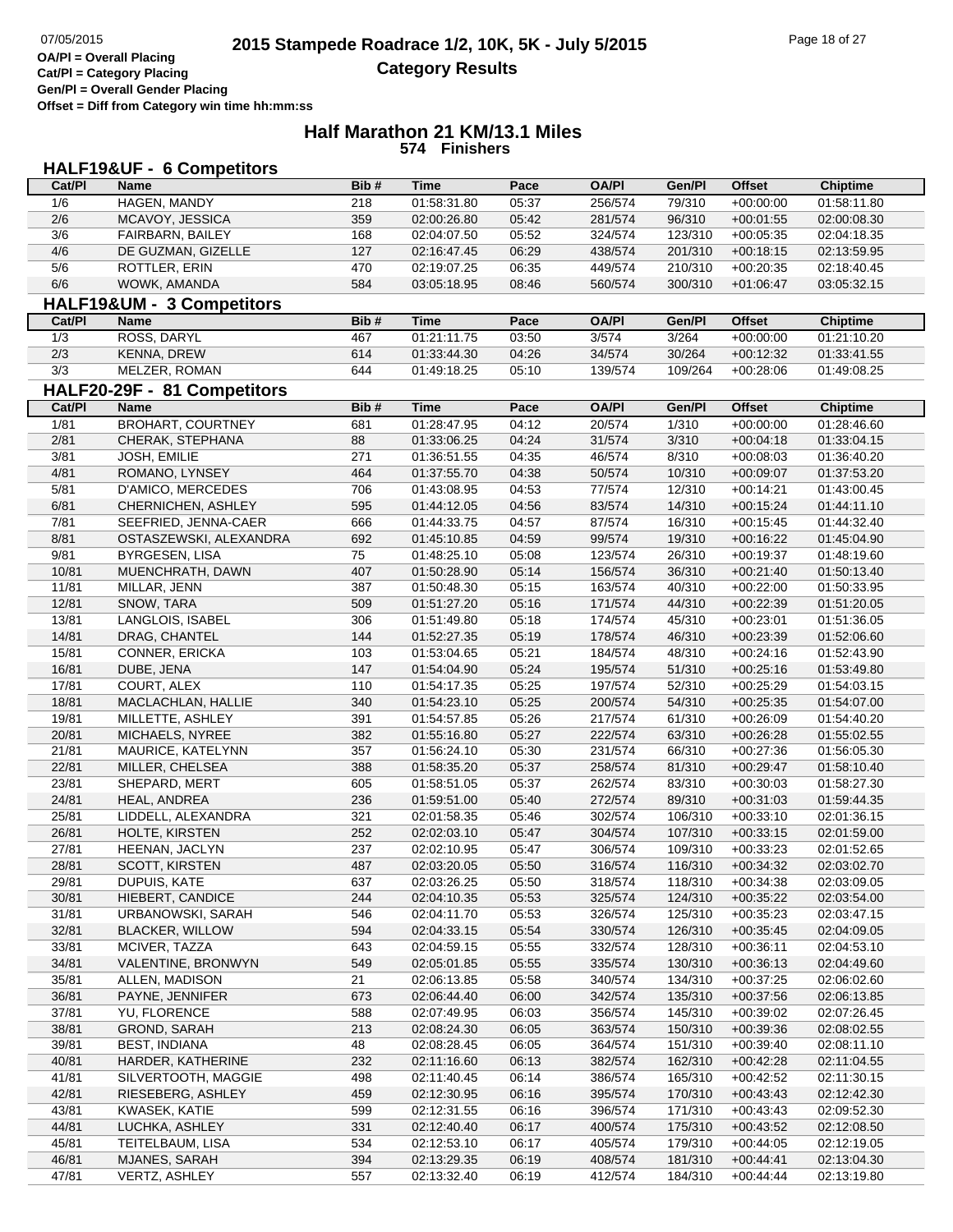## **Half Marathon 21 KM/13.1 Miles 574 Finishers**

## **HALF20-29F - 81 Competitors**

| Cat/PI         | <b>Name</b>                   | Bib#             | <b>Time</b>                | Pace           | <b>OA/PI</b>       | Gen/Pl             | <b>Offset</b>              | <b>Chiptime</b>            |
|----------------|-------------------------------|------------------|----------------------------|----------------|--------------------|--------------------|----------------------------|----------------------------|
| 48/81          | DICKIN, ELIZABETH             | 141              | 02:13:33.60                | 06:19          | 413/574            | 185/310            | $+00:44:45$                | 02:13:09.05                |
| 49/81          | CONTENTI, JUSTINA             | 104              | 02:15:20.90                | 06:24          | 426/574            | 192/310            | $+00:46:32$                | 02:14:49.40                |
| 50/81          | BROGAN, ALLISHA               | 610              | 02:15:24.65                | 06:25          | 427/574            | 193/310            | $+00:46:36$                | 02:15:20.05                |
| 51/81          | LAU, ANDREA                   | 616              | 02:15:38.65                | 06:25          | 429/574            | 195/310            | $+00:46:50$                | 02:15:07.25                |
| 52/81          | AUSTIN, LAURA                 | 26               | 02:17:24.95                | 06:30          | 440/574            | 203/310            | $+00:48:37$                | 02:17:18.00                |
| 53/81          | <b>CUPELLI, BROOKE</b>        | 635              | 02:21:30.60                | 06:42          | 464/574            | 219/310            | $+00:52:42$                | 02:21:09.95                |
| 54/81          | DELGADO, DANIELA              | $\overline{132}$ | 02:21:39.60                | 06:42          | 465/574            | 220/310            | $+00:52:51$                | 02:21:03.25                |
| 55/81          | SYRNYK, KELSEY                | 532              | 02:22:05.10                | 06:44          | 469/574            | 223/310            | $+00:53:17$                | 02:21:56.15                |
| 56/81          | LOGAN, BRITTANY               | 326              | 02:22:35.15                | 06:45          | 470/574            | 224/310            | $+00:53:47$                | 02:22:05.20                |
| 57/81          | VERBONAC, KIERA               | 554              | 02:23:03.75                | 06:46          | 474/574            | 228/310            | $+00:54:15$                | 02:22:53.75                |
| 58/81          | OGRINS, SAM                   | 424              | 02:23:30.65                | 06:48          | 476/574            | 230/310            | $+00:54:42$                | 02:23:13.70                |
| 59/81          | ZORMAN, MALLORY               | 592              | 02:24:26.30                | 06:50          | 480/574            | 234/310            | $+00:55:38$                | 02:23:59.30                |
| 60/81          | FAIRBARN, RYLEE               | 167              | 02:24:26.60                | 06:50          | 481/574            | 235/310            | $+00:55:38$                | 02:24:37.25                |
| 61/81          | TINGLEY, DANIELLE             | 539              | 02:24:56.55                | 06:52          | 484/574            | 238/310            | $+00:56:08$                | 02:24:36.10                |
| 62/81          | GAUTHIER, SARAH               | 613              | 02:25:20.95                | 06:53          | 487/574            | 241/310            | $+00:56:33$                | 02:25:29.00                |
| 63/81          | LUO, JENNIFER                 | 334              | 02:25:40.50                | 06:54          | 490/574            | 243/310            | $+00:56:52$                | 02:25:52.15                |
| 64/81          | SCHNELL, MEAGHAN              | 648              | 02:26:32.75                | 06:56          | 495/574            | 248/310            | $+00:57:44$                | 02:26:15.60                |
| 65/81          | STEWART, SARAH                | 523              | 02:27:15.95                | 06:58          | 497/574            | 250/310            | $+00:58:28$                | 02:26:54.30                |
| 66/81          | KAMIS, FATAN                  | 274              | 02:27:26.85                | 06:59          | 499/574            | 251/310            | $+00:58:38$                | 02:27:14.85                |
| 67/81          | DAVIS, SCARLETT               | 126              | 02:28:32.65                | 07:02          | 506/574            | 257/310            | $+00:59:44$                | 02:28:41.55                |
| 68/81          | CONWAY, SHANNON               | 105              | 02:33:22.20                | 07:16          | 515/574            | 265/310            | $+01:04:34$                | 02:33:16.65                |
| 69/81          | BEVER, JENNA                  | 634              | 02:36:22.30                | 07:24          | 518/574            | 267/310            | $+01:07:34$                | 02:36:02.60                |
| 70/81          | CHAN, VICKI                   | 86               | 02:36:23.90                | 07:24          | 519/574            | 268/310            | $+01:07:35$                | 02:36:35.85                |
| 71/81          | SAYERS, LEANNE                | 481              | 02:41:33.45                | 07:39          | 531/574            | 277/310            | $+01:12:45$                | 02:41:01.45                |
| 72/81          | CLEARY, DEVIN                 | 95               | 02:45:03.05                | 07:49          | 535/574            | 278/310            | $+01:16:15$                | 02:44:44.00                |
| 73/81          | SHERWICK, SHELBY              | 497              | 02:46:52.90                | 07:54          | 536/574            | 279/310            | $+01:18:04$                | 02:47:04.35                |
| 74/81          | TOOMBS, HEATHER               | 542              | 02:49:17.85                | 08:01          | 537/574            | 280/310            | $+01:20:29$                | 02:48:58.80                |
| 75/81          | GOGOL, BRITTANY               | 709              | 02:52:23.55                | 08:10          | 545/574            | 287/310            | $+01:23:35$                | 02:51:47.50                |
| 76/81          | WOODS, KELSEY                 | 583              | 02:53:03.25                | 08:12          | 546/574            | 288/310            | $+01:24:15$                | 02:53:11.65                |
| 77/81          | FREEBURN, EMMA                | 185              | 02:55:37.05                | 08:19          | 550/574            | 290/310            | $+01:26:49$                | 02:55:48.50                |
| 78/81          | MILLER, VANESSA               | 390              | 03:02:33.20                | 08:39          | 554/574            | 294/310            | $+01:33:45$                | 03:01:58.95                |
|                |                               |                  |                            |                |                    |                    |                            |                            |
|                |                               |                  |                            |                |                    |                    |                            |                            |
| 79/81          | <b>BEERS, NATALIE</b>         | 40               | 03:03:40.45                | 08:42          | 558/574            | 298/310            | $+01:34:52$                | 03:03:17.25                |
| 80/81          | FONTAINE, MELISSA             | 179              | 04:09:00.70                | 11:48          | 572/574            | 309/310            | $+02:40:12$                | 04:09:12.05                |
| 81/81          | GOLDIE, AUSTIN                | 199              | 04:18:09.30                | 12:14          | 574/574            | 310/310            | $+02:49:21$                | 04:17:52.95                |
|                | HALF20-29M - 25 Competitors   |                  |                            |                |                    |                    |                            |                            |
| Cat/PI         | Name                          | Bib#             | <b>Time</b>                | Pace           | <b>OA/PI</b>       | Gen/Pl             | <b>Offset</b>              | <b>Chiptime</b>            |
| 1/25           | GLASSCO, TOM                  | 198              | 01:21:13.70                | 03:50          | 4/574              | 4/264              | $+00:00:00$                | 01:21:13.45                |
| 2/25           | <b>GFELLER, MICHAEL</b>       | 195              | 01:21:46.25                | 03:52          | 6/574              | 6/264              | $+00:00:32$                | 01:21:45.10                |
| 3/25           | ONG, SIMON                    | 426              | 01:23:20.15                | 03:56          | 7/574              | 7/264              | $+00:02:06$                | 01:23:19.50                |
| 4/25           | CORMIER, RYAN                 | 107              | 01:29:08.25                | 04:13          | 21/574             | 20/264             | $+00:07:54$                | 01:29:07.30                |
| 5/25           | MATHEUSIK, JOSHUA             | 688              | 01:31:29.75                | 04:20          | 25/574             | 24/264             | $+00:10:16$                | 01:31:28.40                |
| 6/25           | ONG, YENSON                   | 427              | 01:35:24.15                | 04:31          | 41/574             | 35/264             | $+00:14:10$                | 01:35:13.00                |
| 7/25           | MEAGHER, CONNOR               | 378              | 01:42:43.05                | 04:52          | 74/574             | 63/264             | $+00:21:29$                | 01:42:29.20                |
| 8/25           | DOLL, GREGORY                 | 698              | 01:42:43.35                | 04:52          | 75/574             | 64/264             | $+00:21:29$                | 01:42:32.45                |
| 9/25           | ALBERTS, MITCHELL             | 14               | 01:45:04.65                | 04:58          | 96/574             | 78/264             | $+00:23:50$                | 01:44:49.65                |
| 10/25          | MILLAR, GRAEME                | 386              | 01:46:57.25                | 05:04          | 111/574            | 88/264             | $+00:25:43$                | 01:46:41.80                |
| 11/25          | KORNELSON, BRADLY             | 297              | 01:47:01.95                | 05:04          | 113/574            | 89/264             | $+00:25:48$                | 01:46:56.75                |
| 12/25          | MONTAGUE, BRADEN              | 397              | 01:49:59.85                | 05:12          | 151/574            | 117/264            | $+00:28:46$                | 01:49:47.25                |
| 13/25          | FLOWER, ANDREW                | 176              | 01:50:38.75                | 05:14          | 158/574            | 122/264            | $+00:29:25$                | 01:50:11.65                |
| 14/25          | DUBE, NOEL                    | 148              | 01:53:14.70                | 05:22          | 188/574            | 140/264            | $+00:32:01$                | 01:52:58.95                |
| 15/25          | NGUANG, PAW                   | 602              | 01:54:10.35                | 05:24          | 196/574            | 145/264            | $+00:32:56$                | 01:54:08.95                |
| 16/25          | <b>WOLOSCHUK, RYAN</b>        | 633              | 01:54:22.30                | 05:25          | 199/574            | 146/264            | $+00:33:08$                | 01:53:56.05                |
| 17/25          | MANOCHA, GARY                 | 701              | 01:54:53.05                | 05:26          | 212/574            | 153/264            | $+00:33:39$                | 01:54:51.50                |
| 18/25          | EVENS, ROSS                   | 658              | 02:00:51.55                | 05:43          | 288/574            | 189/264            | $+00:39:37$                | 02:00:25.30                |
| 19/25          | RIVERA, CHRIS                 | 647              | 02:04:59.90                | 05:55          | 333/574            | 205/264            | $+00:43:46$                | 02:04:41.40                |
| 20/25          | <b>BENSON, KELLY</b>          | 733              | 02:12:22.95                | 06:16          | 392/574            | 224/264            | $+00:51:09$                | 02:12:22.95                |
| 21/25          | BATWARA, ABHISHEK             | 37               | 02:14:34.45                | 06:22          | 421/574            | 232/264            | $+00:53:20$                | 02:14:01.00                |
| 22/25          | LINSANGAN, KELVIN             | 678              | 02:16:41.95                | 06:28          | 437/574            | 237/264            | $+00:55:28$                | 02:16:41.05                |
| 23/25          | COYLE, KEVAN                  | 114              | 02:41:25.35                | 07:39          | 530/574            | 254/264            | $+01:20:11$                | 02:40:55.90                |
| 24/25<br>25/25 | ORR, JORDAN<br>FONTAINE, ERIK | 429<br>178       | 02:53:04.30<br>04:09:01.35 | 08:12<br>11:48 | 547/574<br>573/574 | 259/264<br>264/264 | $+01:31:50$<br>$+02:47:47$ | 02:53:13.55<br>04:09:11.70 |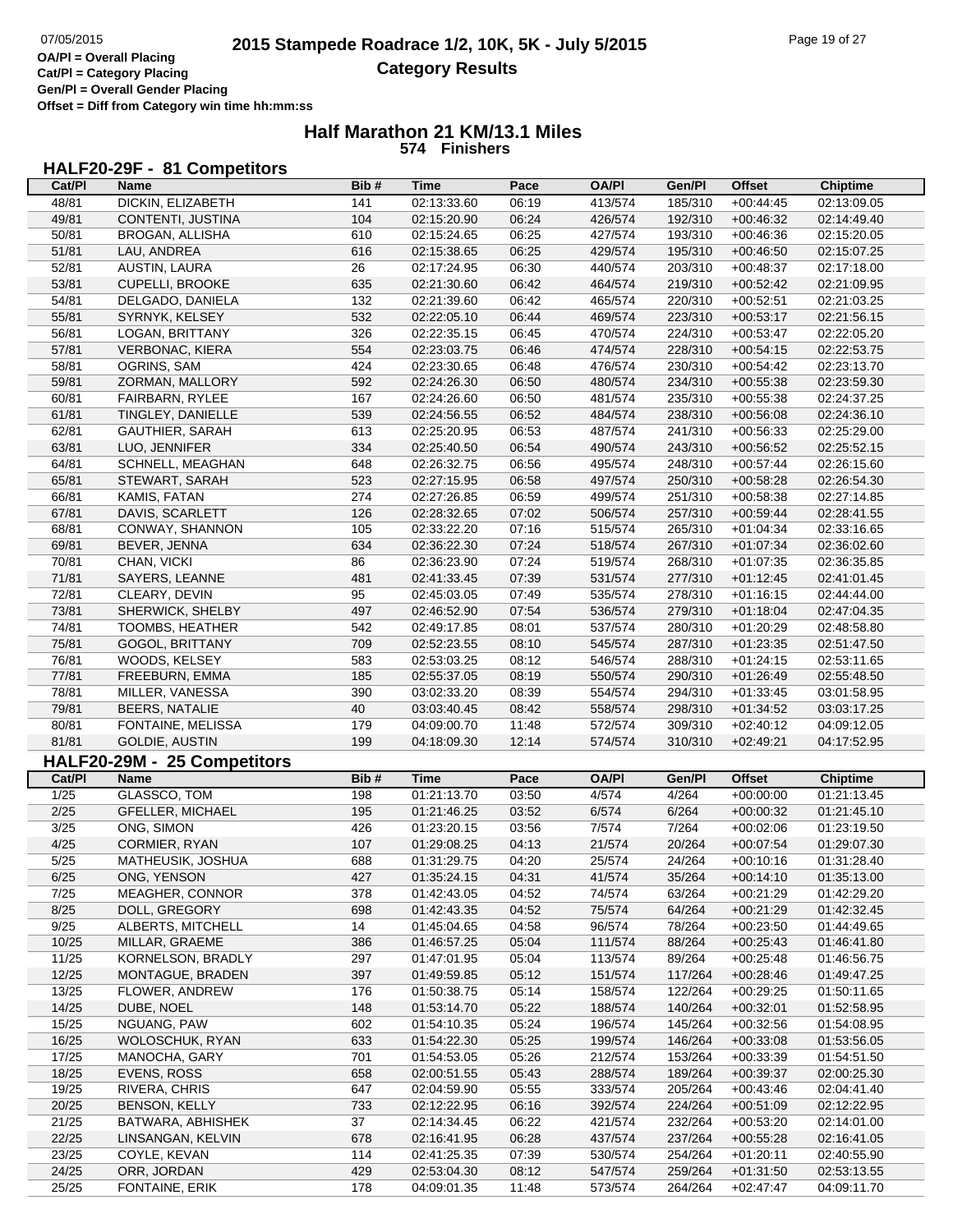## **Half Marathon 21 KM/13.1 Miles 574 Finishers**

# **HALF30-39F - 103 Competitors**

| Cat/PI | Name                   | Bib# | <b>Time</b> | Pace  | <b>OA/PI</b> | Gen/Pl  | <b>Offset</b> | <b>Chiptime</b> |
|--------|------------------------|------|-------------|-------|--------------|---------|---------------|-----------------|
| 1/103  | STRATTON, ALEXANDRA    | 667  | 01:32:58.40 | 04:24 | 29/574       | 2/310   | $+00:00:00$   | 01:32:56.55     |
| 2/103  | BENDER, SHELLEY        | 42   | 01:33:11.45 | 04:25 | 33/574       | 4/310   | $+00:00:13$   | 01:33:10.00     |
| 3/103  | COWIE, CAROL           | 113  | 01:34:50.30 | 04:29 | 38/574       | 5/310   | $+00:01:51$   | 01:34:48.40     |
| 4/103  | HUMENIUK, MICHELLE     | 257  | 01:35:12.15 | 04:30 | 39/574       | 6/310   | $+00:02:13$   | 01:35:10.25     |
| 5/103  | REID, BRIANNA          | 456  | 01:36:44.05 | 04:35 | 45/574       | 7/310   | $+00:03:45$   | 01:36:41.95     |
| 6/103  | MCRAE, JENNIFER        | 376  | 01:44:34.50 | 04:57 | 88/574       | 17/310  | $+00:11:36$   | 01:44:24.45     |
| 7/103  | HIRD, ANNIE            | 626  | 01:45:02.85 | 04:58 | 94/574       | 18/310  | $+00:12:04$   | 01:44:58.30     |
| 8/103  | SNOW, AMANDA           | 606  | 01:45:29.15 | 04:59 | 101/574      | 21/310  | $+00:12:30$   | 01:45:23.00     |
| 9/103  | JONES, RACHEL          | 270  | 01:45:44.65 | 05:00 | 104/574      | 22/310  | $+00:12:46$   | 01:45:40.25     |
| 10/103 | ROSIECHUK, TYRION      | 466  | 01:46:56.05 | 05:04 | 110/574      | 23/310  | $+00:13:57$   | 01:46:42.95     |
| 11/103 | GUIVERNAU, XENIA       | 215  | 01:48:31.20 | 05:08 | 126/574      | 27/310  | $+00:15:32$   | 01:48:06.55     |
| 12/103 | KATHOL, CINDY          | 278  | 01:48:40.45 | 05:09 | 132/574      | 29/310  | $+00.15.42$   | 01:48:35.60     |
| 13/103 | KLASSEN, SUSAN         | 615  | 01:48:52.40 | 05:09 | 134/574      | 30/310  | $+00:15:54$   | 01:48:39.35     |
| 14/103 | FINCH, SHELSEY         | 174  | 01:49:28.75 | 05:11 | 145/574      | 32/310  | $+00:16:30$   | 01:49:03.70     |
| 15/103 | HAMILTON, AMBER        | 224  | 01:49:43.55 | 05:12 | 149/574      | 34/310  | $+00:16:45$   | 01:49:36.80     |
| 16/103 | DOSHI, SHIRMEE         | 142  | 01:50:06.80 | 05:13 | 153/574      | 35/310  | $+00:17:08$   | 01:49:59.80     |
| 17/103 | <b>IWASKIW, TAMMY</b>  | 677  | 01:50:45.25 | 05:14 | 161/574      | 38/310  | $+00:17:46$   | 01:49:31.40     |
| 18/103 | LAW, LACEY             | 310  | 01:50:46.35 | 05:15 | 162/574      | 39/310  | $+00.17.47$   | 01:50:37.10     |
| 19/103 | TING, PATRICIA         | 538  | 01:50:59.85 | 05:15 | 166/574      | 41/310  | $+00:18:01$   | 01:50:53.80     |
| 20/103 | FAVOT, KRISTA          | 169  | 01:52:58.10 | 05:21 | 182/574      | 47/310  | $+00:19:59$   | 01:52:30.95     |
| 21/103 | KHUBYAR-EBERT, JESSICA | 286  | 01:54:20.25 | 05:25 | 198/574      | 53/310  | $+00:21:21$   | 01:54:09.95     |
| 22/103 | LEGROW, AIMEE          | 316  | 01:54:33.70 | 05:25 | 204/574      | 55/310  | $+00:21:35$   | 01:54:23.10     |
| 23/103 | JONES, TAMARA          | 685  | 01:54:34.55 | 05:25 | 205/574      | 56/310  | $+00:21:36$   | 01:54:03.20     |
| 24/103 | MINOVITCH, JESSICA     | 392  | 01:54:40.10 | 05:26 | 207/574      | 57/310  | $+00:21:41$   | 01:54:07.45     |
| 25/103 | HETT, REBECCA          | 242  | 01:54:44.95 | 05:26 | 210/574      | 59/310  | $+00:21:46$   | 01:54:30.00     |
| 26/103 | LAPORTE, MARCY         | 307  | 01:56:28.40 | 05:31 | 232/574      | 67/310  | $+00:23:30$   | 01:56:06.50     |
| 27/103 | STOREY, ERIN           | 524  | 01:56:48.70 | 05:32 | 235/574      | 69/310  | $+00:23:50$   | 01:56:42.55     |
| 28/103 | LARSEN, ANETTE         | 272  | 01:57:10.00 | 05:33 | 241/574      | 71/310  | $+00:24:11$   | 01:56:38.90     |
| 29/103 | MCKINNON, BONNIE       | 369  | 01:57:31.20 | 05:34 | 243/574      | 73/310  | $+00:24:32$   | 01:57:03.10     |
| 30/103 | DEAN, SAMANTHA R       | 130  | 01:57:32.35 | 05:34 | 244/574      | 74/310  | $+00:24:33$   | 01:57:29.00     |
| 31/103 | <b>BOTELHO, JILL</b>   | 675  | 01:57:52.40 | 05:35 | 246/574      | 75/310  | $+00:24:54$   | 01:57:43.20     |
| 32/103 | MASKER, KIMBERLY       | 354  | 01:58:39.35 | 05:37 | 260/574      | 82/310  | $+00:25:40$   | 01:58:16.30     |
| 33/103 | FOISY, YULIA           | 723  | 01:58:56.80 | 05:38 | 263/574      | 84/310  | $+00:25:58$   | 01:58:46.40     |
| 34/103 | DRYSDALE, CARMEN       | 146  | 01:58:59.45 | 05:38 | 264/574      | 85/310  | $+00:26:01$   | 01:58:49.10     |
| 35/103 | TODD, SARAH            | 695  | 01:59:25.75 | 05:39 | 269/574      | 88/310  | $+00:26:27$   | 01:59:16.60     |
| 36/103 | DRYER, BRENDA          | 625  | 01:59:51.15 | 05:40 | 273/574      | 90/310  | $+00:26:52$   | 01:59:34.80     |
| 37/103 | GORDON, ROBYN          | 670  | 02:00:05.70 | 05:41 | 276/574      | 92/310  | $+00:27:07$   | 01:59:55.85     |
| 38/103 | SAWATZKY, DANA         | 478  | 02:00:07.05 | 05:41 | 277/574      | 93/310  | $+00:27:08$   | 01:59:52.40     |
| 39/103 | NOEL, KIM              | 419  | 02:00:19.50 | 05:42 | 278/574      | 94/310  | $+00:27:21$   | 02:00:02.10     |
| 40/103 | HELM, NANCY            | 239  | 02:00:40.55 | 05:43 | 284/574      | 97/310  | $+00:27:42$   | 02:00:18.00     |
| 41/103 | HOGAN, AMBER           | 249  | 02:00:47.25 | 05:43 | 287/574      | 99/310  | $+00:27:48$   | 02:00:20.55     |
| 42/103 | DYSON, TERRY           | 153  | 02:01:35.95 | 05:45 | 292/574      | 100/310 | $+00:28:37$   | 02:01:15.15     |
| 43/103 | PORTERFIELD, KAREN     | 447  | 02:01:38.30 | 05:45 | 293/574      | 101/310 | $+00:28:39$   | 02:01:28.70     |
| 44/103 | MCLAWS, NICOLE         | 371  | 02:01:42.15 | 05:46 | 294/574      | 102/310 | $+00:28:43$   | 02:01:23.10     |
| 45/103 | <b>TROCHIM, HOLLIE</b> | 543  | 02:01:52.80 | 05:46 | 300/574      | 105/310 | $+00:28:54$   | 02:01:37.05     |
| 46/103 | GONZALEZ, MARCIA       | 596  | 02:02:03.50 | 05:47 | 305/574      | 108/310 | $+00:29:05$   | 02:01:30.05     |
| 47/103 | ELLIS, CRYSTAL         | 159  | 02:02:16.00 | 05:47 | 308/574      | 111/310 | $+00:29:17$   | 02:02:11.65     |
| 48/103 | WATT, CATHY            | 563  | 02:02:33.60 | 05:48 | 311/574      | 112/310 | $+00:29:35$   | 02:02:04.45     |
| 49/103 | PTASINSKI, JEN         | 664  | 02:02:39.60 | 05:48 | 312/574      | 113/310 | $+00:29:41$   | 02:02:29.20     |
| 50/103 | KUNZE, JEN             | 300  | 02:03:00.65 | 05:49 | 315/574      | 115/310 | $+00:30:02$   | 02:02:52.90     |
| 51/103 | SZTABZYB, EMILY        | 731  | 02:03:20.05 | 05:50 | 317/574      | 117/310 | $+00:30:21$   | 02:03:33.50     |
| 52/103 | WAINMAN, STEFANIE      | 559  | 02:03:30.70 | 05:51 | 319/574      | 119/310 | $+00:30:32$   | 02:03:11.60     |
| 53/103 | READY, MONIKA          | 454  | 02:03:31.80 | 05:51 | 320/574      | 120/310 | $+00:30:33$   | 02:03:19.35     |
| 54/103 | CLARK, LIZ             | 94   | 02:03:42.15 | 05:51 | 322/574      | 122/310 | $+00:30:43$   | 02:03:10.60     |
| 55/103 | <b>GRAHAM, ERIN</b>    | 206  | 02:05:14.40 | 05:56 | 338/574      | 133/310 | $+00:32:16$   | 02:04:36.70     |
| 56/103 | KING, JENNIFER         | 292  | 02:06:48.35 | 06:00 | 343/574      | 136/310 | $+00:33:49$   | 02:06:34.20     |
| 57/103 | SPENCER, KARI          | 512  | 02:06:51.00 | 06:00 | 345/574      | 137/310 | $+00:33:52$   | 02:06:40.70     |
| 58/103 | HOMAN, MEREDITH        | 253  | 02:07:37.35 | 06:02 | 354/574      | 143/310 | $+00:34:38$   | 02:07:06.00     |
| 59/103 | HOPSON, ANITA          | 254  | 02:07:45.70 | 06:03 | 355/574      | 144/310 | $+00:34:47$   | 02:07:15.70     |
| 60/103 | GULKO, SUSAN           | 674  | 02:07:53.10 | 06:03 | 357/574      | 146/310 | $+00:34:54$   | 02:07:27.05     |
| 61/103 | <b>BIRD, HOLLY</b>     | 654  | 02:07:56.80 | 06:03 | 358/574      | 147/310 | $+00:34:58$   | 02:07:36.55     |
|        |                        |      |             |       |              |         |               |                 |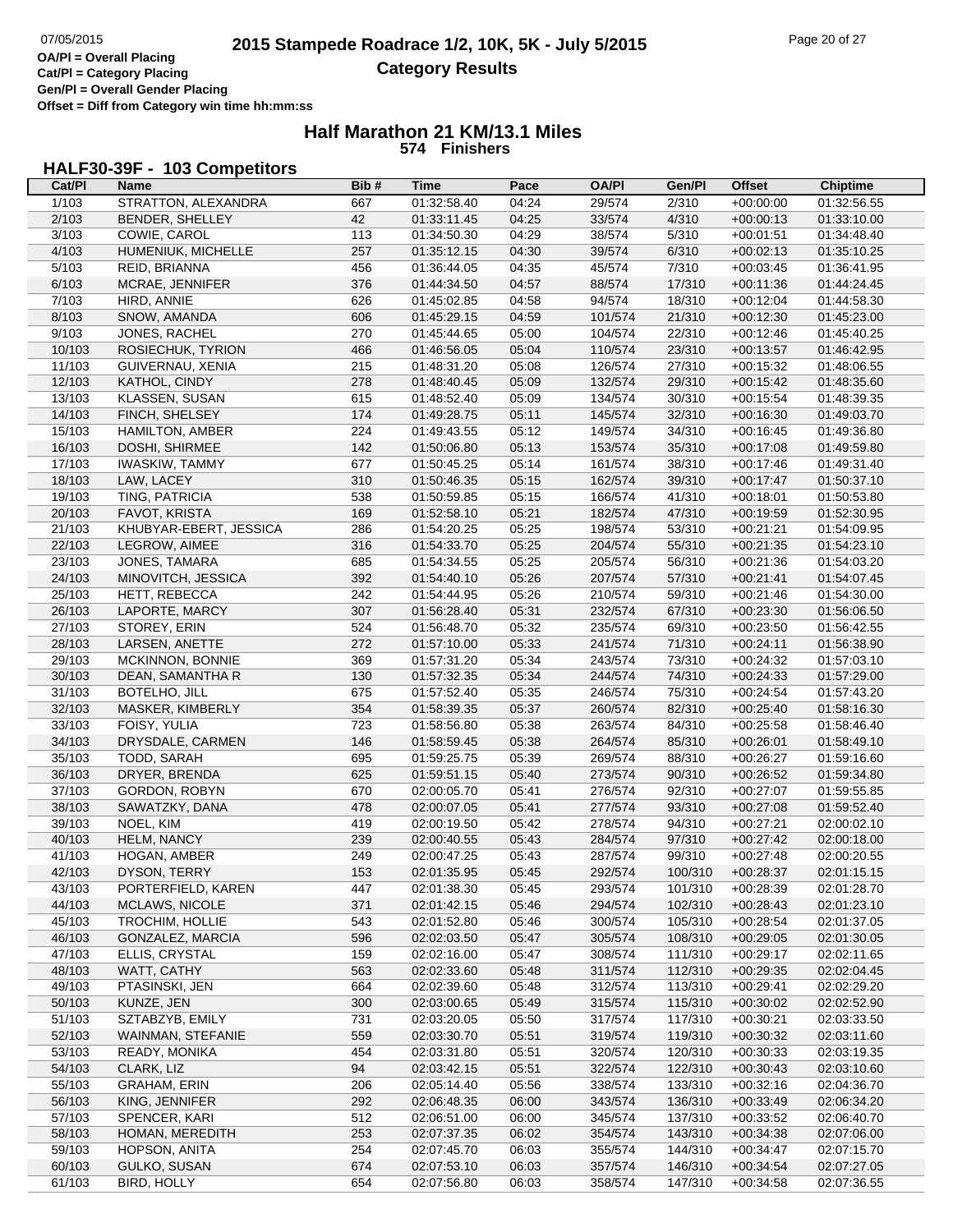г

**Cat/Pl = Category Placing Gen/Pl = Overall Gender Placing Offset = Diff from Category win time hh:mm:ss**

## **Half Marathon 21 KM/13.1 Miles 574 Finishers**

## **HALF30-39F - 103 Competitors**

| Cat/PI         | Name                        | Bib#            | Time        | Pace  | <b>OA/PI</b> | Gen/Pl  | <b>Offset</b> | Chiptime        |
|----------------|-----------------------------|-----------------|-------------|-------|--------------|---------|---------------|-----------------|
| 62/103         | BARBER, CLAIRE              | $\overline{36}$ | 02:08:23.00 | 06:05 | 362/574      | 149/310 | $+00:35:24$   | 02:08:00.90     |
| 63/103         | MCLEAN, BARB                | 372             | 02:09:04.55 | 06:07 | 369/574      | 153/310 | $+00:36:06$   | 02:08:47.30     |
| 64/103         | MACKENZIE, SARAH            | 338             | 02:09:29.40 | 06:08 | 375/574      | 156/310 | $+00:36:31$   | 02:09:19.50     |
| 65/103         | GAMACHE, KARINA             | 189             | 02:11:26.25 | 06:13 | 384/574      | 163/310 | $+00:38:27$   | 02:11:01.15     |
|                |                             |                 |             |       |              |         |               |                 |
| 66/103         | SORGE, JOLANE               | 511             | 02:11:40.20 | 06:14 | 385/574      | 164/310 | $+00:38:41$   | 02:11:30.60     |
| 67/103         | <b>COCKBURN, JESS</b>       | 100             | 02:12:21.10 | 06:16 | 391/574      | 168/310 | $+00:39:22$   | 02:11:44.85     |
| 68/103         | WITTAL, BRANDI              | 578             | 02:12:26.60 | 06:16 | 394/574      | 169/310 | $+00:39:28$   | 02:12:06.05     |
| 69/103         | ANDERSON, KATY              | 305             | 02:12:53.10 | 06:17 | 404/574      | 178/310 | $+00:39:54$   | 02:12:18.70     |
| 70/103         | COTE MCKENNA, RACHEL        | 697             | 02:13:30.25 | 06:19 | 410/574      | 182/310 | $+00:40:31$   | 02:13:22.60     |
| 71/103         | <b>CLOWSER, CHRISTINE</b>   | 98              | 02:13:59.80 | 06:21 | 417/574      | 187/310 | $+00:41:01$   | 02:13:39.00     |
| 72/103         | EDWARDS, MEAGAN             | 156             | 02:14:23.00 | 06:22 | 419/574      | 188/310 | $+00:41:24$   | 02:13:59.35     |
| 73/103         | CHAN, LEONA                 | 85              | 02:14:28.05 | 06:22 | 420/574      | 189/310 | $+00:41:29$   | 02:14:01.60     |
| 74/103         | <b>WILSON, ELLA</b>         | 574             | 02:14:39.60 | 06:22 | 422/574      | 190/310 | $+00:41:41$   | 02:14:10.00     |
| 75/103         | SMULDERS, JESSIE            | 621             | 02:16:19.90 | 06:27 | 434/574      | 198/310 | $+00:43:21$   | 02:15:53.20     |
| 76/103         | JENNINGS, KATHRYN           | 267             | 02:16:35.35 | 06:28 | 435/574      | 199/310 | $+00:43:36$   | 02:16:16.70     |
| 77/103         | PAUL, ALLISON               | 435             | 02:19:35.45 | 06:36 | 455/574      | 213/310 | $+00.46.37$   | 02:19:08.90     |
| 78/103         | STEVENS, JESSICA            | 520             | 02:19:37.60 | 06:37 | 456/574      | 214/310 | $+00:46:39$   | 02:19:30.00     |
| 79/103         | REFVIK, LAUREN              | 646             | 02:22:03.15 | 06:43 | 468/574      | 222/310 | $+00:49:04$   | 02:21:26.80     |
| 80/103         | FAY, SYDNEY                 | 170             | 02:23:08.55 | 06:47 | 475/574      | 229/310 | $+00:50:10$   | 02:22:35.25     |
| 81/103         | DAIGLE, LISE                | 668             | 02:23:38.65 | 06:48 | 477/574      | 231/310 | $+00:50:40$   | 02:23:04.60     |
|                |                             |                 |             |       |              |         |               |                 |
| 82/103         | <b>GERRITS, CATHERINE</b>   | 194             | 02:24:08.40 | 06:49 | 479/574      | 233/310 | $+00:51:10$   | 02:23:41.90     |
| 83/103         | <b>GREER, NIKKI</b>         | 211             | 02:25:00.15 | 06:52 | 485/574      | 239/310 | $+00:52:01$   | 02:24:48.50     |
| 84/103         | <b>GENTLES, ROSELYNN</b>    | 193             | 02:26:00.90 | 06:55 | 492/574      | 245/310 | $+00:53:02$   | 02:25:31.45     |
| 85/103         | HAYDUK, SHAYLYN             | 234             | 02:26:27.50 | 06:56 | 494/574      | 247/310 | $+00:53:29$   | 02:26:05.15     |
| 86/103         | <b>BRADFIELD, TRINITY</b>   | 63              | 02:27:03.15 | 06:58 | 496/574      | 249/310 | $+00:54:04$   | 02:26:28.90     |
| 87/103         | KERSHAW, DEBORAH BUNNY      | 662             | 02:27:26.95 | 06:59 | 500/574      | 252/310 | $+00:54:28$   | 02:26:58.05     |
| 88/103         | HARRISON, LINNAEA           | 718             | 02:28:21.05 | 07:01 | 505/574      | 256/310 | $+00:55:22$   | 02:27:47.45     |
| 89/103         | COBURN, ALEXANDRA           | 99              | 02:28:43.50 | 07:02 | 508/574      | 259/310 | $+00:55:45$   | 02:28:22.50     |
| 90/103         | PENG, YI-JYUN               | 436             | 02:28:53.20 | 07:03 | 509/574      | 260/310 | $+00:55:54$   | 02:29:05.10     |
| 91/103         | HERNANDEZ ROMANO, FABIOLA   | 714             | 02:30:00.35 | 07:06 | 510/574      | 261/310 | $+00:57:01$   | 02:29:24.85     |
| 92/103         | KHULLER, JESSICA            | 287             | 02:30:51.55 | 07:09 | 511/574      | 262/310 | $+00:57:53$   | 02:30:39.50     |
| 93/103         | CROWDER, CIGIE              | 117             | 02:36:52.35 | 07:26 | 521/574      | 269/310 | $+01:03:53$   | 02:37:05.20     |
| 94/103         | JAQUES, CORTNEY             | 719             | 02:37:54.15 | 07:29 | 525/574      | 272/310 | $+01:04:55$   | 02:37:20.60     |
| 95/103         | HUXTABLE, SHANNON           | 260             | 02:41:08.35 | 07:38 | 528/574      | 275/310 | $+01:08:09$   | 02:40:54.70     |
| 96/103         | HALL, JEN                   | 221             | 02:49:29.40 | 08:01 | 539/574      | 282/310 | $+01:16:31$   | 02:49:12.85     |
| 97/103         | HYNES, LAINA                | 261             | 02:49:29.85 | 08:01 | 540/574      | 283/310 | $+01:16:31$   | 02:48:40.35     |
| 98/103         | SCHAFF, LESLIE              | 603             | 02:49:45.45 | 08:02 | 541/574      | 284/310 | $+01:16:47$   | 02:49:54.15     |
|                |                             |                 |             |       |              |         |               |                 |
| 99/103         | KANSKI, AUDRA               | 276             | 02:57:10.25 | 08:23 | 552/574      | 292/310 | $+01:24:11$   | 02:56:47.35     |
| 100/103        | <b>BERTSCH, LARA</b>        | 47              | 03:02:28.60 | 08:38 | 553/574      | 293/310 | $+01:29:30$   | 03:02:40.85     |
| 101/103        | SJOQUIST, ANGELA            | 499             | 03:02:33.70 | 08:39 | 555/574      | 295/310 | $+01:29:35$   | 03:01:59.30     |
| 102/103        | MCNAUGHTON, MICHELLE        | 375             | 03:03:23.05 | 08:41 | 556/574      | 296/310 | $+01:30:24$   | 03:03:16.60     |
| 103/103        | SOFALVI-WISCOMBE, SANDRA    | 510             | 03:51:34.05 | 10:58 | 571/574      | 308/310 | $+02:18:35$   | 03:51:44.20     |
|                | HALF30-39M - 75 Competitors |                 |             |       |              |         |               |                 |
| Cat/PI         | Name                        | Bib#            | <b>Time</b> | Pace  | <b>OA/PI</b> | Gen/Pl  | <b>Offset</b> | <b>Chiptime</b> |
| $\frac{1}{75}$ | MARTIN RIOJA, ROBERTO       | 627             | 01:18:43.30 | 03:43 | 2/574        | 2/264   | $+00:00:00$   | 01:18:42.50     |
| 2/75           | <b>BALL, TANNER</b>         | 32              | 01:21:40.70 | 03:52 | 5/574        | 5/264   | $+00:02:57$   | 01:21:38.90     |
| 3/75           | JEFFREY, IAN                | 266             | 01:25:25.90 | 04:02 | 12/574       | 12/264  | $+00:06:42$   | 01:25:23.85     |
| 4/75           | STANFORD, DAVID             | 516             | 01:25:35.55 | 04:03 | 13/574       | 13/264  | $+00:06:52$   | 01:25:35.35     |
| $5/75$         | MARSHALL, CRAIG             | 350             | 01:27:08.85 | 04:07 | 15/574       | 15/264  | $+00:08:25$   | 01:27:05.20     |
| 6/75           | JORDAN, STEVEN              | 700             | 01:27:44.70 | 04:09 | 17/574       | 17/264  | $+00:09:01$   | 01:27:41.40     |
| $7/75$         | TOMLINSON, CYRIL            | 652             | 01:29:41.50 | 04:15 | 22/574       | 21/264  | $+00:10:58$   | 01:29:39.15     |
|                |                             |                 |             |       |              |         |               |                 |
| 8/75           | CHUDYK, TODD                | 720             | 01:30:32.05 | 04:17 | 24/574       | 23/264  | $+00:11:48$   | 01:30:30.25     |
| 9/75           | MURPHY, MIKE                | 663             | 01:32:54.15 | 04:24 | 28/574       | 27/264  | $+00:14:10$   | 01:32:51.45     |
| 10/75          | <b>CUMMINGS, JON</b>        | 119             | 01:33:09.00 | 04:24 | 32/574       | 29/264  | $+00:14:25$   | 01:33:06.30     |
| 11/75          | <b>BENKE, MICHAEL</b>       | 43              | 01:33:44.60 | 04:26 | 35/574       | 31/264  | $+00:15:01$   | 01:33:39.80     |
| 12/75          | SOUCHOTTE, JOEL             | 680             | 01:34:26.70 | 04:28 | 36/574       | 32/264  | $+00:15:43$   | 01:34:24.30     |
| 13/75          | ASHTON, CHRISTOPHER         | 24              | 01:34:47.50 | 04:29 | 37/574       | 33/264  | $+00:16:04$   | 01:34:45.60     |
| 14/75          | WELDON, OWEN                | 565             | 01:35:15.80 | 04:30 | 40/574       | 34/264  | $+00:16:32$   | 01:35:14.00     |
| 15/75          | DOLL, JUSTIN                | 611             | 01:35:42.25 | 04:32 | 42/574       | 36/264  | $+00:16:58$   | 01:35:31.80     |
| 16/75          | LEGARE, BENOIT              | 315             | 01:35:47.25 | 04:32 | 43/574       | 37/264  | $+00:17:03$   | 01:35:40.80     |
| 17/75          | <b>WILSON, PAUL</b>         | 575             | 01:36:07.65 | 04:33 | 44/574       | 38/264  | $+00:17:24$   | 01:35:57.00     |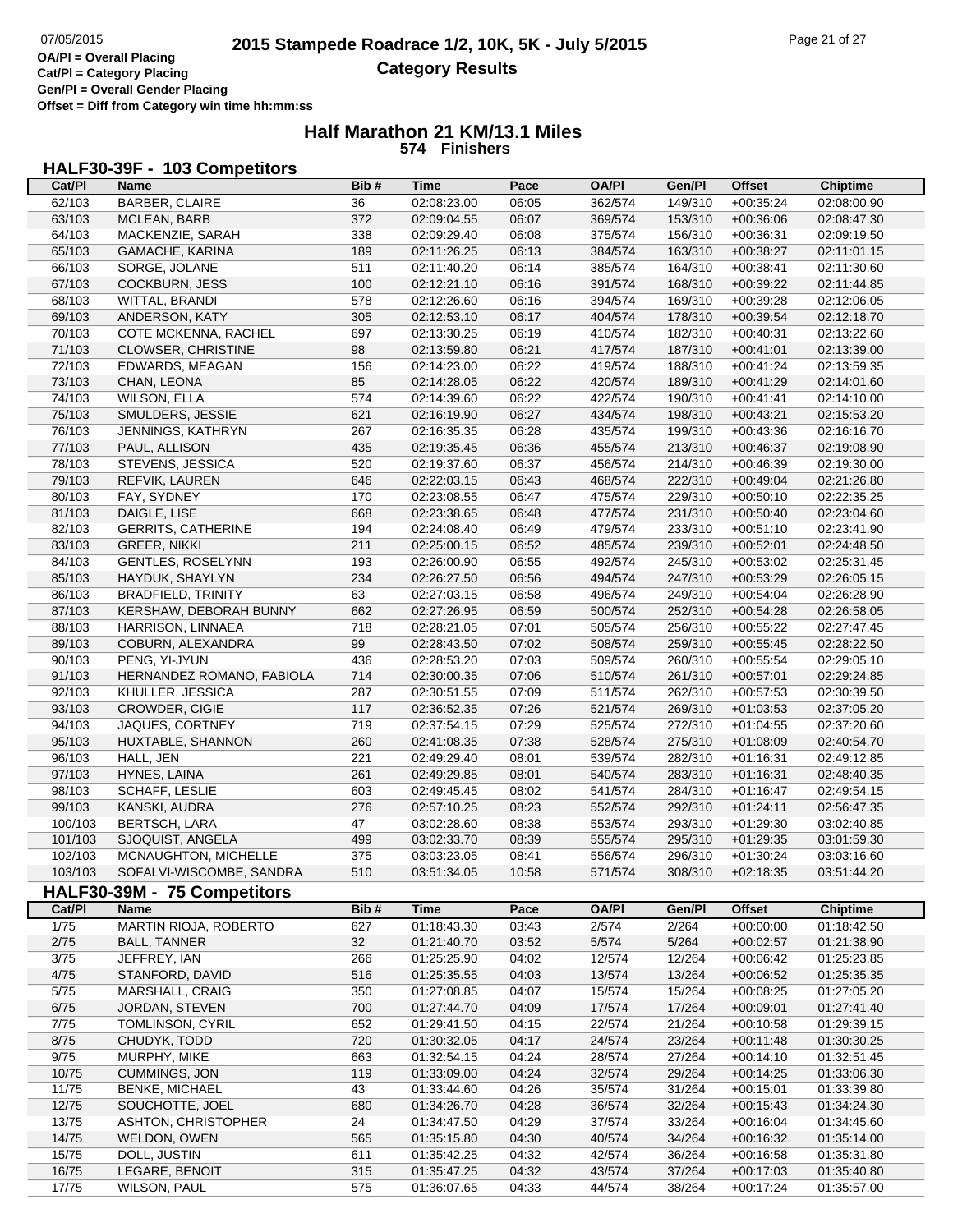#### **Half Marathon 21 KM/13.1 Miles 574 Finishers**

# **HALF30-39M - 75 Competitors**

| Cat/PI         | Name                               | Bib#       | <b>Time</b>                | Pace           | <b>OA/PI</b>       | Gen/Pl           | <b>Offset</b>              | <b>Chiptime</b>            |
|----------------|------------------------------------|------------|----------------------------|----------------|--------------------|------------------|----------------------------|----------------------------|
| 18/75          | DUNN, CHRIS                        | 150        | 01:37:41.10                | 04:37          | 49/574             | 40/264           | $+00:18:57$                | 01:37:36.95                |
| 19/75          | FECTEAU, DAVID                     | 171        | 01:38:10.30                | 04:39          | 51/574             | 41/264           | $+00:19:27$                | 01:38:07.30                |
| 20/75          | PARR, CHAD                         | 630        | 01:39:00.60                | 04:41          | 54/574             | 44/264           | $+00:20:17$                | 01:38:57.95                |
| 21/75          | <b>BURGESS, NEAL</b>               | 74         | 01:39:22.90                | 04:42          | 56/574             | 46/264           | $+00:20:39$                | 01:39:17.55                |
| 22/75          | WHITE, LANDOM                      | 568        | 01:39:39.70                | 04:43          | 58/574             | 48/264           | $+00:20:56$                | 01:39:36.00                |
| 23/75          | ELSE, TREVOR                       | 160        | 01:40:52.65                | 04:46          | 62/574             | 52/264           | $+00:22:09$                | 01:40:43.70                |
| 24/75          | <b>BOSCH, SHAUN</b>                | 61         | 01:41:48.95                | 04:49          | 66/574             | 55/264           | $+00:23:05$                | 01:41:38.35                |
| 25/75          | SEGARRA, MARK                      | 608        | 01:41:58.95                | 04:50          | 67/574             | 56/264           | $+00:23:15$                | 01:41:26.80                |
| 26/75          | O'NEILL, TOM                       | 690        | 01:42:18.45                | 04:50          | 72/574             | 61/264           | $+00:23:35$                | 01:42:15.15                |
| 27/75          | NISCAK, DAVID                      | 416        | 01:42:34.70                | 04:51          | 73/574             | 62/264           | $+00:23:51$                | 01:42:28.15                |
| 28/75          | HOAR, RICARDO                      | 248        | 01:43:50.75                | 04:55          | 80/574             | 67/264           | $+00:25:07$                | 01:43:34.85                |
| 29/75          | MCGILL, TOM                        | 702        | 01:43:56.45                | 04:55          | 82/574             | 69/264           | $+00:25:13$                | 01:43:48.25                |
| 30/75          | CHIANG, RAY                        | 89         | 01:44:27.45                | 04:57          | 85/574             | 71/264           | $+00:25:44$                | 01:44:22.55                |
| 31/75          | WHITE, JACKSON                     | 567        | 01:44:57.65                | 04:58          | 93/574             | 76/264           | $+00:26:14$                | 01:44:42.15                |
| 32/75          | RAKHRA, RANDY                      | 451        | 01:45:36.90                | 05:00          | 103/574            | 82/264           | $+00:26:53$                | 01:45:31.00                |
| 33/75          | EMORI, RYOTARO                     | 612        | 01:46:13.75                | 05:02          | 105/574            | 83/264           | $+00:27:30$                | 01:46:11.15                |
|                |                                    | 694        |                            | 05:03          |                    |                  |                            |                            |
| 34/75          | ROBICHAUD, LEIGHAM                 |            | 01:46:41.25                |                | 107/574            | 85/264           | $+00:27:57$                | 01:46:38.55                |
| 35/75<br>36/75 | DECKER, MICHAEL<br>SAXENA, SANKALP | 131<br>480 | 01:46:52.40<br>01:47:31.95 | 05:03<br>05:05 | 109/574<br>117/574 | 87/264<br>92/264 | $+00:28:09$<br>$+00:28:48$ | 01:46:44.00<br>01:47:02.50 |
| 37/75          | GUIVERNAU, ANDREAS                 | 214        | 01:48:31.65                |                |                    | 100/264          |                            |                            |
|                |                                    |            |                            | 05:08          | 128/574            |                  | $+00:29:48$                | 01:48:06.50                |
| 38/75          | MOHAMED, RIAZ                      | 395        | 01:48:47.95                | 05:09          | 133/574            | 104/264          | $+00:30:04$                | 01:48:36.50                |
| 39/75          | CASTRUITA, JORGE                   | 83         | 01:49:20.40                | 05:10          | 140/574            | 110/264          | $+00:30:37$                | 01:49:19.65                |
| 40/75          | <b>MORRIS, MICHAEL</b>             | 726        | 01:49:22.80                | 05:11          | 141/574            | 111/264          | $+00:30:39$                | 01:49:15.15                |
| 41/75          | SCHLAUCH, KEVIN                    | 482        | 01:49:50.50                | 05:12          | 150/574            | 116/264          | $+00:31:07$                | 01:49:38.55                |
| 42/75          | ROSE, JARED                        | 465        | 01:51:13.60                | 05:16          | 168/574            | 126/264          | $+00:32:30$                | 01:51:02.55                |
| 43/75          | THIEDE, PETER                      | 651        | 01:53:09.20                | 05:21          | 186/574            | 138/264          | $+00:34:25$                | 01:52:46.85                |
| 44/75          | LINK, RYAN                         | 324        | 01:53:18.65                | 05:22          | 190/574            | 142/264          | $+00:34:35$                | 01:52:53.90                |
| 45/75          | BABB, DARWIN                       | 28         | 01:53:45.55                | 05:23          | 192/574            | 143/264          | $+00:35:02$                | 01:53:26.80                |
| 46/75          | <b>ESIN, ANTON</b>                 | 162        | 01:53:52.20                | 05:23          | 193/574            | 144/264          | $+00:35:08$                | 01:53:38.55                |
| 47/75          | KUNZE, NICK                        | 301        | 01:54:28.95                | 05:25          | 202/574            | 148/264          | $+00:35:45$                | 01:54:21.90                |
| 48/75          | LEGROW, CHRIS                      | 317        | 01:54:33.65                | 05:25          | 203/574            | 149/264          | $+00:35:50$                | 01:54:22.90                |
| 49/75          | O'GRADY, PAUL                      | 423        | 01:54:42.15                | 05:26          | 208/574            | 151/264          | $+00:35:58$                | 01:54:24.95                |
| 50/75          | SEO, PAUL                          | 492        | 01:54:50.40                | 05:26          | 211/574            | 152/264          | $+00:36:07$                | 01:54:32.35                |
| 51/75          | ALMENDROS MARTINEZ, ALBERTO        | 22         | 01:54:55.75                | 05:26          | 215/574            | 155/264          | $+00:36:12$                | 01:55:03.80                |
| 52/75          | KIAT, LESTER                       | 289        | 01:55:09.65                | 05:27          | 218/574            | 157/264          | $+00:36:26$                | 01:55:01.70                |
| 53/75          | JARRAH, JUAN                       | 725        | 01:55:20.85                | 05:28          | 223/574            | 160/264          | $+00:36:37$                | 01:55:08.20                |
| 54/75          | ALBION, DUNCAN                     | 17         | 01:55:23.15                | 05:28          | 224/574            | 161/264          | $+00:36:39$                | 01:55:05.40                |
| 55/75          | <b>EVANS, ROBERT</b>               | 165        | 01:57:53.85                | 05:35          | 247/574            | 172/264          | $+00:39:10$                | 01:57:29.85                |
| 56/75          | KANEKO, YOSHITAKA                  | 275        | 01:58:29.65                | 05:36          | 255/574            | 177/264          | $+00:39:46$                | 01:58:13.75                |
| 57/75          | WOODCOCK, BEN                      | 581        | 01:59:27.75                | 05:39          | 270/574            | 182/264          | $+00:40:44$                | 01:58:58.50                |
| 58/75          | SHMID, ALEXANDER                   | 721        | 02:01:02.85                | 05:44          | 289/574            | 190/264          | $+00:42:19$                | 02:00:56.70                |
| 59/75          | BOOSHEHRIAN, AHMAD                 | 59         | 02:01:42.90                | 05:46          | 295/574            | 193/264          | $+00:42:59$                | 02:01:23.60                |
| 60/75          | FOROOTAN, ZAMAN                    | 181        | 02:01:43.10                | 05:46          | 296/574            | 194/264          | $+00:42:59$                | 02:01:24.50                |
| 61/75          | MARON, PAUL                        | 349        | 02:01:57.55                | 05:46          | 301/574            | 196/264          | $+00:43:14$                | 02:01:19.90                |
| 62/75          | MASSINA, SEAN                      | 355        | 02:02:43.95                | 05:49          | 313/574            | 200/264          | $+00:44:00$                | 02:02:27.40                |
| 63/75          | <b>BORLAND, MIKE</b>               | 60         | 02:06:28.15                | 05:59          | 341/574            | 207/264          | $+00:47:44$                | 02:06:06.70                |
| 64/75          | RUDOLF, JEFF                       | 665        | 02:06:50.20                | 06:00          | 344/574            | 208/264          | $+00:48:06$                | 02:06:25.05                |
| 65/75          | PARSONS, JOHN                      | 432        | 02:06:59.75                | 06:01          | 347/574            | 209/264          | $+00:48:16$                | 02:06:31.60                |
| 66/75          | PENKOFF, CHRIS                     | 437        | 02:08:48.15                | 06:06          | 365/574            | 214/264          | $+00:50:04$                | 02:08:40.00                |
| 67/75          | KLITZKE, KEVIN                     | 295        | 02:09:37.40                | 06:08          | 376/574            | 220/264          | $+00:50:54$                | 02:09:11.55                |
| 68/75          | REAH, JEREMY                       | 455        | 02:13:30.25                | 06:19          | 409/574            | 228/264          | $+00.54:46$                | 02:13:02.15                |
| 69/75          | KHATRI, NAND LAL                   | 285        | 02:15:43.25                | 06:25          | 430/574            | 235/264          | $+00:56:59$                | 02:15:10.65                |
| 70/75          | ROWAN, JORDAN                      | 471        | 02:18:13.30                | 06:33          | 444/574            | 238/264          | $+00:59:30$                | 02:17:44.80                |
| 71/75          | <b>CHAMBERS, CHRIS</b>             | 84         | 02:19:14.00                | 06:35          | 450/574            | 240/264          | $+01:00:30$                | 02:18:46.85                |
| 72/75          | ALEXANDER, SABIN                   | 20         | 02:27:25.00                | 06:59          | 498/574            | 248/264          | $+01:08:41$                | 02:13:39.70                |
| 73/75          | <b>HAMILTON, CHRIS</b>             | 226        | 02:34:07.85                | 07:18          | 516/574            | 251/264          | $+01:15:24$                | 02:34:14.40                |
| 74/75          | WISCOMBE, MARK                     | 577        | 02:53:55.35                | 08:14          | 548/574            | 260/264          | $+01:35:12$                | 02:54:04.90                |
| 75/75          | STEWART, CHRIS                     | 522        | 03:17:47.65                | 09:22          | 564/574            | 261/264          | $+01:59:04$                | 03:17:12.45                |
|                | HALF40-49F - 73 Competitors        |            |                            |                |                    |                  |                            |                            |
|                |                                    |            |                            |                |                    |                  |                            |                            |
| Cat/PI         | <b>Name</b>                        | Bib#       | <b>Time</b>                | Pace           | <b>OA/PI</b>       | Gen/Pl           | <b>Offset</b>              | <b>Chiptime</b>            |
| 1/73           | FAH, CATHERINE                     | 166        | 01:41:16.25                | 04:47          | 63/574             | 11/310           | $+00:00:00$                | 01:41:13.75                |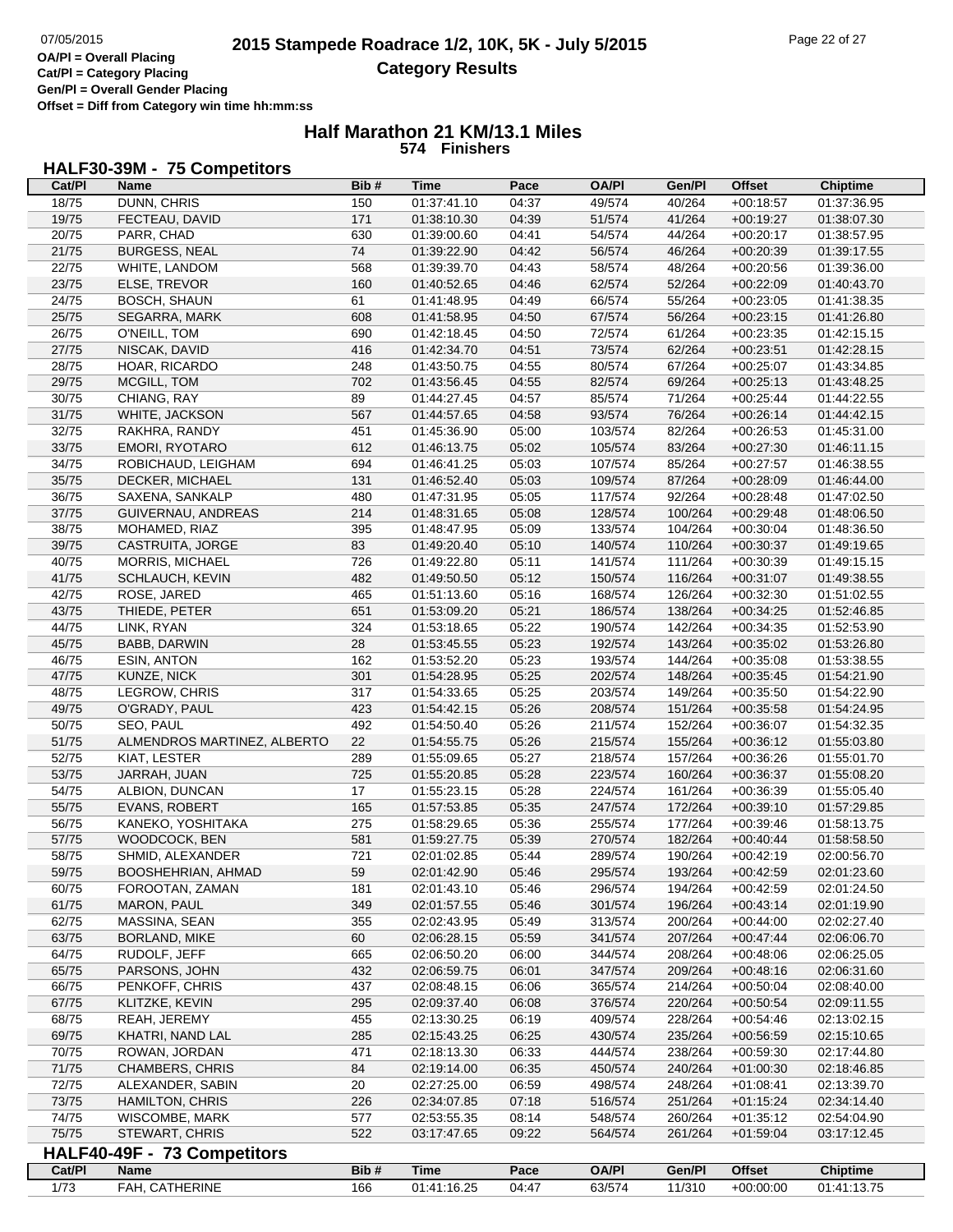**Gen/Pl = Overall Gender Placing Offset = Diff from Category win time hh:mm:ss**

### **Half Marathon 21 KM/13.1 Miles 574 Finishers**

## **HALF40-49F - 73 Competitors**

| Cat/PI         | Name                      | Bib# | <b>Time</b> | Pace  | <b>OA/PI</b> | Gen/Pl  | <b>Offset</b> | <b>Chiptime</b> |
|----------------|---------------------------|------|-------------|-------|--------------|---------|---------------|-----------------|
| 2/73           | KOLBER, RACHEL            | 296  | 01:43:30.20 | 04:54 | 78/574       | 13/310  | $+00:02:13$   | 01:43:24.70     |
| 3/73           | WILDERMAN-HAY, MARY-ELLEN | 570  | 01:46:59.35 | 05:04 | 112/574      | 24/310  | $+00:05:43$   | 01:46:51.80     |
| 4/73           | <b>KEEFE, KAREN</b>       | 281  | 01:47:30.85 | 05:05 | 116/574      | 25/310  | $+00:06:14$   | 01:47:22.50     |
| 5/73           | NAVARRO, SILVIA           | 410  | 01:48:31.35 | 05:08 | 127/574      | 28/310  | $+00:07:15$   | 01:48:06.40     |
| 6/73           | GONZALEZ, LAURA           | 202  | 01:49:30.60 | 05:11 | 146/574      | 33/310  | $+00:08:14$   | 01:49:18.05     |
| 7/73           | HALPRIN, DANYAEL          | 598  | 01:50:42.95 | 05:14 | 159/574      | 37/310  | $+00:09:26$   | 01:50:29.70     |
| 8/73           | FISHER, KEIKO             | 175  | 01:51:02.90 | 05:15 | 167/574      | 42/310  | $+00:09:46$   | 01:50:45.95     |
| 9/73           | GOUDIE, ALICE             | 597  | 01:51:26.40 | 05:16 | 170/574      | 43/310  | $+00:10:10$   | 01:51:14.55     |
| 10/73          | OLAR, JENIFER             | 425  | 01:53:36.35 | 05:23 | 191/574      | 49/310  | $+00:12:20$   | 01:53:22.15     |
| 11/73          | ZWANEPOEL, HELEN          | 593  | 01:53:58.55 | 05:24 | 194/574      | 50/310  | $+00:12:42$   | 01:53:41.05     |
| 12/73          | VERBONAC, MARIA           | 555  | 01:54:43.00 | 05:26 | 209/574      | 58/310  | $+00:13:26$   | 01:54:32.45     |
| 13/73          | HAGEL, NATHALIE           | 728  | 01:54:54.80 | 05:26 | 214/574      | 60/310  | $+00:13:38$   | 01:54:41.15     |
| 14/73          | DESROCHES, BEV            | 134  | 01:55:10.45 | 05:27 | 220/574      | 62/310  | $+00:13:54$   | 01:55:03.35     |
| 15/73          | PIATTELLI, LOUISE         | 441  | 01:55:55.85 | 05:29 | 227/574      | 64/310  | $+00:14:39$   | 01:55:20.80     |
| 16/73          | NOLAN, KELLY              | 420  | 01:56:10.45 | 05:30 | 229/574      | 65/310  | $+00:14:54$   | 01:55:50.10     |
| 17/73          | CREASSER, CHERYL          | 115  | 01:56:42.95 | 05:31 | 233/574      | 68/310  | $+00:15:26$   | 01:56:30.65     |
| 18/73          | WARNER, SANDY             | 562  | 01:57:24.25 | 05:33 | 242/574      | 72/310  | $+00:16:08$   | 01:57:12.20     |
| 19/73          | ISLIP, GEORGIE            | 671  | 01:58:22.55 | 05:36 | 251/574      | 76/310  | $+00:17:06$   | 01:58:18.25     |
| 20/73          | HARDY, KATHERINE          | 233  | 01:58:22.65 | 05:36 | 252/574      | 77/310  | $+00:17:06$   | 01:58:18.35     |
| 21/73          | DABISZA, JANELLE          | 120  | 01:58:26.60 | 05:36 | 253/574      | 78/310  | $+00:17:10$   | 01:58:05.95     |
| 22/73          | <b>MARTENS, KRISTA</b>    | 353  | 01:58:34.65 | 05:37 | 257/574      | 80/310  | $+00:17:18$   | 01:58:20.25     |
|                |                           | 657  | 01:59:06.90 |       |              |         |               |                 |
| 23/73          | DOUSETT, TRACEY           |      |             | 05:38 | 265/574      | 86/310  | $+00:17:50$   | 01:58:53.25     |
| 24/73<br>25/73 | MATAS, PERVEEN            | 356  | 02:00:22.40 | 05:42 | 279/574      | 95/310  | $+00:19:06$   | 02:00:03.75     |
| 26/73          | <b>BEATTY, DENISE</b>     | 38   | 02:00:43.35 | 05:43 | 285/574      | 98/310  | $+00:19:27$   | 02:00:37.90     |
|                | ROSS, ROXANNE             | 468  | 02:01:43.80 | 05:46 | 297/574      | 103/310 | $+00:20:27$   | 02:01:15.55     |
| 27/73          | GOSSE, KIERA              | 204  | 02:01:48.35 | 05:46 | 299/574      | 104/310 | $+00:20:32$   | 02:01:17.30     |
| 28/73          | COLE, HEATHER             | 101  | 02:05:00.95 | 05:55 | 334/574      | 129/310 | $+00:23:44$   | 02:04:29.40     |
| 29/73          | KIAT, AMANDA              | 288  | 02:05:11.75 | 05:56 | 337/574      | 132/310 | $+00:23:55$   | 02:05:04.10     |
| 30/73          | VAN DER MERWE, LAMINDA    | 551  | 02:06:55.05 | 06:00 | 346/574      | 138/310 | $+00:25:38$   | 02:07:04.55     |
| 31/73          | LOKANC, SABINA            | 327  | 02:07:11.80 | 06:01 | 349/574      | 139/310 | $+00:25:55$   | 02:06:48.35     |
| 32/73          | CASTILLO, VERONICA        | 82   | 02:07:15.35 | 06:01 | 351/574      | 140/310 | $+00:25:59$   | 02:06:58.45     |
| 33/73          | HUSZAR, LEANNA            | 259  | 02:07:31.45 | 06:02 | 353/574      | 142/310 | $+00:26:15$   | 02:07:10.80     |
| 34/73          | HIRSCHE, JULIE            | 247  | 02:08:02.50 | 06:04 | 359/574      | 148/310 | $+00:26:46$   | 02:07:43.90     |
| 35/73          | PETERS, KIRSTEN           | 439  | 02:08:54.40 | 06:06 | 366/574      | 152/310 | $+00:27:38$   | 02:08:40.65     |
| 36/73          | FORSYTH, CINDY            | 182  | 02:09:19.00 | 06:07 | 374/574      | 155/310 | $+00:28:02$   | 02:08:54.75     |
| 37/73          | ANTAYA, CATHY             | 23   | 02:11:54.70 | 06:15 | 387/574      | 166/310 | $+00:30:38$   | 02:11:23.60     |
| 38/73          | MIERAU, TAMMY             | 384  | 02:12:32.80 | 06:16 | 397/574      | 172/310 | $+00:31:16$   | 02:12:12.95     |
| 39/73          | WONG, CAMELIA             | 579  | 02:12:52.50 | 06:17 | 403/574      | 177/310 | $+00:31:36$   | 02:12:13.25     |
| 40/73          | MARSHALL, SUSAN           | 351  | 02:13:08.95 | 06:18 | 407/574      | 180/310 | $+00:31:52$   | 02:12:41.05     |
| 41/73          | EKEWENU, EBBY             | 158  | 02:16:01.05 | 06:26 | 432/574      | 196/310 | $+00:34:44$   | 02:15:37.65     |
| 42/73          | URSULESCU, MARIE-CLAUDE   | 547  | 02:16:19.85 | 06:27 | 433/574      | 197/310 | $+00:35:03$   | 02:15:45.80     |
| 43/73          | JENSEN, MARY              | 268  | 02:16:41.65 | 06:28 | 436/574      | 200/310 | $+00:35:25$   | 02:16:11.35     |
| 44/73          | MORRISH, ALICIA           | 403  | 02:17:11.55 | 06:30 | 439/574      | 202/310 | $+00:35:55$   | 02:16:33.30     |
| 45/73          | UPADHYAYA, DEEPA          | 545  | 02:17:58.00 | 06:32 | 441/574      | 204/310 | $+00:36:41$   | 02:17:39.65     |
| 46/73          | <b>REABURN, TARA</b>      | 453  | 02:18:05.05 | 06:32 | 442/574      | 205/310 | $+00:36:48$   | 02:17:36.70     |
| 47/73          | GONZALES, DORINDA         | 201  | 02:18:07.60 | 06:32 | 443/574      | 206/310 | $+00:36:51$   | 02:17:44.55     |
| 48/73          | KELLY, FIONA              | 283  | 02:18:34.45 | 06:34 | 445/574      | 207/310 | $+00:37:18$   | 02:18:15.65     |
| 49/73          | ESPEY, MARY JANE          | 164  | 02:18:35.95 | 06:34 | 447/574      | 208/310 | $+00:37:19$   | 02:18:00.45     |
| 50/73          | FLYNN, SARAH              | 177  | 02:18:36.05 | 06:34 | 448/574      | 209/310 | $+00:37:19$   | 02:18:00.80     |
| 51/73          | <b>WHITLOW, KAREN</b>     | 569  | 02:20:46.00 | 06:40 | 461/574      | 217/310 | $+00:39:29$   | 02:20:23.90     |
| 52/73          | MAGSOMBOL, MA CORAZON     | 601  | 02:20:57.85 | 06:40 | 462/574      | 218/310 | $+00:39:41$   | 02:21:10.00     |
| 53/73          | PODRUZNY, TRACY           | 444  | 02:22:00.85 | 06:43 | 467/574      | 221/310 | $+00:40:44$   | 02:21:37.65     |
| 54/73          | ZENTNER, PAIGE            | 590  | 02:22:36.85 | 06:45 | 471/574      | 225/310 | $+00:41:20$   | 02:22:08.80     |
| 55/73          | MCCALLUM, ELISABETH       | 361  | 02:23:50.85 | 06:49 | 478/574      | 232/310 | $+00:42:34$   | 02:23:24.95     |
| 56/73          | ROBINSON, HELEN           | 463  | 02:24:55.45 | 06:52 | 482/574      | 236/310 | $+00:43:39$   | 02:24:34.90     |
| 57/73          | GAUTHIER, JOAN            | 192  | 02:25:20.45 | 06:53 | 486/574      | 240/310 | $+00:44:04$   | 02:25:29.55     |
| 58/73          | ROBINSON, ANDREA          | 462  | 02:25:30.45 | 06:53 | 488/574      | 242/310 | $+00:44:14$   | 02:25:19.20     |
| 59/73          | QUERALES, EGDALIZ         | 450  | 02:25:48.65 | 06:54 | 491/574      | 244/310 | $+00:44:32$   | 02:25:19.95     |
| 60/73          | KILDARE, CAROLYN          | 290  | 02:32:34.35 | 07:13 | 514/574      | 264/310 | $+00:51:18$   | 02:32:07.65     |
| 61/73          | FAYYAZ, SARAH             | 711  | 02:34:45.75 | 07:20 | 517/574      | 266/310 | $+00:53:29$   | 02:34:14.50     |
| 62/73          | NELSON, JENNIFER          | 411  | 02:37:03.65 | 07:26 | 523/574      | 270/310 | $+00:55:47$   | 02:36:40.80     |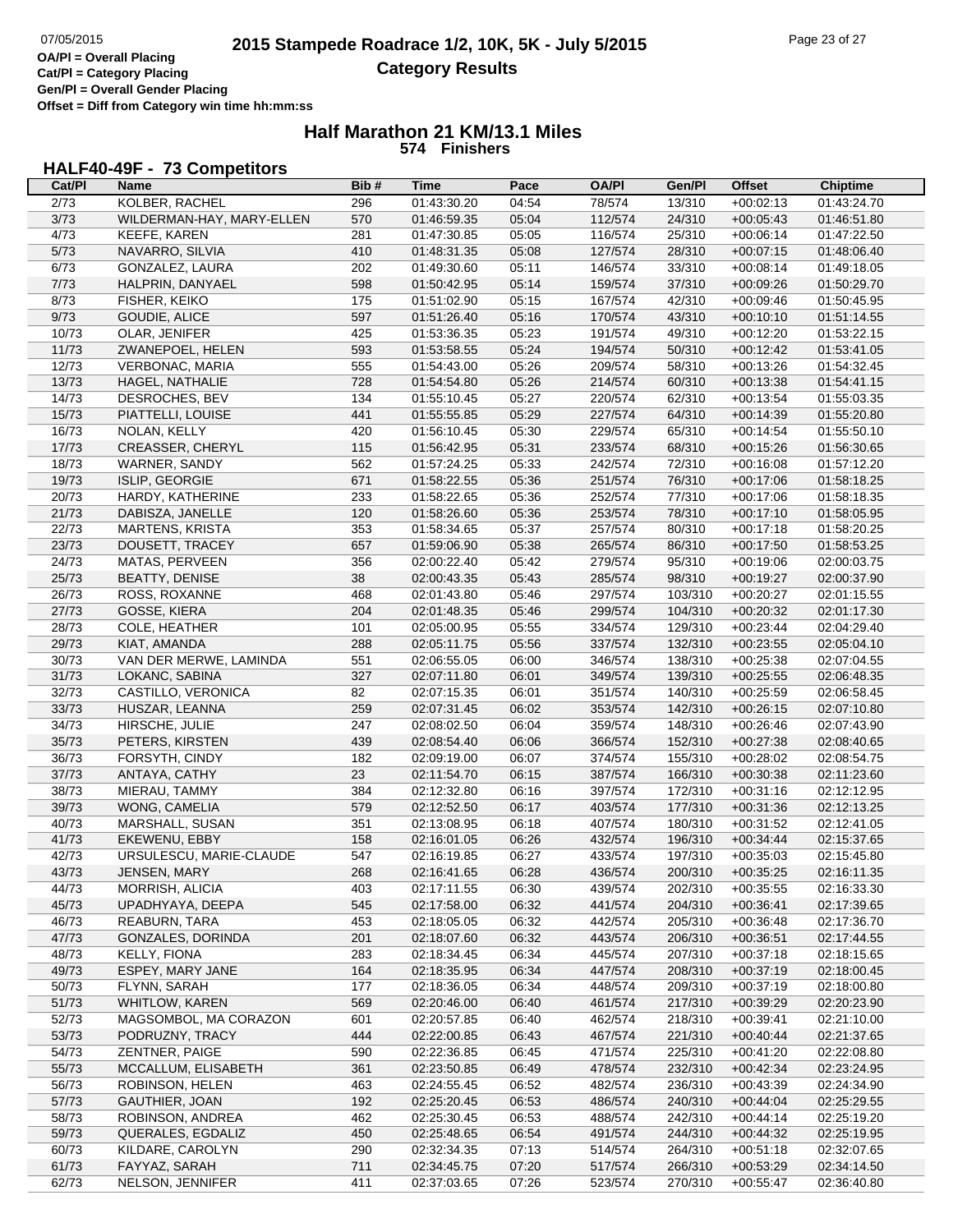## **Half Marathon 21 KM/13.1 Miles 574 Finishers**

## **HALF40-49F - 73 Competitors**

| Cat/PI | <b>Name</b>                 | Bib# | Time        | Pace  | <b>OA/PI</b> | Gen/Pl  | <b>Offset</b> | <b>Chiptime</b> |
|--------|-----------------------------|------|-------------|-------|--------------|---------|---------------|-----------------|
| 63/73  | SCHOFIELD, JO-ANNE          | 484  | 02:37:25.35 | 07:27 | 524/574      | 271/310 | $+00:56:09$   | 02:37:32.30     |
| 64/73  | STEEL, CARMELLE             | 518  | 02:39:06.85 | 07:32 | 527/574      | 274/310 | $+00:57:50$   | 02:39:15.20     |
| 65/73  | GARSTAD, TINA               | 191  | 02:41:13.65 | 07:38 | 529/574      | 276/310 | $+00:59:57$   | 02:40:45.55     |
| 66/73  | HAZZARD, SAMANTHA           | 235  | 02:49:28.95 | 08:01 | 538/574      | 281/310 | $+01:08:12$   | 02:49:13.65     |
| 67/73  | DAVIES, KATHRYN             | 715  | 02:54:44.90 | 08:16 | 549/574      | 289/310 | $+01:13:28$   | 02:54:56.85     |
| 68/73  | CLARK, JENNIFER             | 93   | 02:56:38.50 | 08:22 | 551/574      | 291/310 | $+01:15:22$   | 02:56:06.60     |
| 69/73  | BHALLA, ACHALA              | 50   | 03:05:09.80 | 08:46 | 559/574      | 299/310 | $+01:23:53$   | 03:05:21.25     |
| 70/73  | DAVIES, AMANDA              | 123  | 03:09:49.85 | 08:59 | 561/574      | 301/310 | $+01:28:33$   | 03:09:59.80     |
| 71/73  | GORDON, LYNN                | 669  | 03:11:23.70 | 09:04 | 562/574      | 302/310 | $+01:30:07$   | 03:11:26.60     |
| 72/73  | PETERSON, CAROLYN           | 440  | 03:32:10.30 | 10:03 | 569/574      | 306/310 | $+01:50:54$   | 03:32:22.15     |
| 73/73  |                             | 413  | 03:36:43.10 | 10:16 | 570/574      | 307/310 | $+01:55:26$   | 03:36:54.35     |
|        | O'CALLAGHAN, SHEILAGH       |      |             |       |              |         |               |                 |
|        | HALF40-49M - 82 Competitors |      |             |       |              |         |               |                 |
| Cat/PI | <b>Name</b>                 | Bib# | <b>Time</b> | Pace  | <b>OA/PI</b> | Gen/Pl  | <b>Offset</b> | <b>Chiptime</b> |
| 1/82   | DRAUDE, JODY                | 722  | 01:15:55.15 | 03:35 | 1/574        | 1/264   | $+00:00:00$   | 01:15:55.10     |
| 2/82   | <b>GIROUARD, TEDD</b>       | 197  | 01:25:00.10 | 04:01 | 8/574        | 8/264   | $+00:09:04$   | 01:24:59.95     |
| 3/82   | DYMENT, GEOFF               | 152  | 01:25:07.55 | 04:02 | 9/574        | 9/264   | $+00:09:12$   | 01:25:06.90     |
| 4/82   | DOUGLAS, LEE                | 682  | 01:25:17.15 | 04:02 | 11/574       | 11/264  | $+00:09:22$   | 01:25:15.60     |
| 5/82   | COUTURE, WILL               | 112  | 01:27:06.40 | 04:07 | 14/574       | 14/264  | $+00:11:11$   | 01:27:04.20     |
| 6/82   | FORMAN, SIMON               | 180  | 01:27:39.60 | 04:09 | 16/574       | 16/264  | $+00:11:44$   | 01:27:38.85     |
| 7/82   | MURRAY, JOHN                | 409  | 01:27:53.85 | 04:09 | 18/574       | 18/264  | $+00:11:58$   | 01:27:53.00     |
| 8/82   | STRANSKY, JEFF              | 525  | 01:28:19.20 | 04:11 | 19/574       | 19/264  | $+00:12:24$   | 01:28:16.45     |
| 9/82   | GRAY, NEIL                  | 210  | 01:29:50.05 | 04:15 | 23/574       | 22/264  | $+00:13:54$   | 01:29:48.80     |
| 10/82  | CHIVASA, MUFARO             | 90   | 01:32:09.65 | 04:22 | 26/574       | 25/264  | $+00:16:14$   | 01:32:07.50     |
| 11/82  | <b>BURFORD, NICHOLAS</b>    | 707  | 01:32:19.85 | 04:22 | 27/574       | 26/264  | $+00:16:24$   | 01:31:57.70     |
| 12/82  | THEROUX, MIKE               | 535  | 01:33:02.85 | 04:24 | 30/574       | 28/264  | $+00:17:07$   | 01:32:48.90     |
| 13/82  | KONZUK, JASON               | 640  | 01:37:31.95 | 04:37 | 48/574       | 39/264  | $+00:21:36$   | 01:37:26.05     |
| 14/82  | <b>GARRIES, RUSSELL</b>     | 190  | 01:38:58.30 | 04:41 | 53/574       | 43/264  | $+00:23:03$   | 01:38:55.15     |
| 15/82  | KEEFE, DEAN                 | 280  | 01:39:05.10 | 04:41 | 55/574       | 45/264  | $+00:23:09$   | 01:39:01.75     |
| 16/82  | KELLY, KEVIN                | 284  | 01:39:56.40 | 04:44 | 59/574       | 49/264  | $+00:24:01$   | 01:39:47.90     |
| 17/82  | <b>WILSON, ANDREW</b>       | 632  | 01:40:44.00 | 04:46 | 60/574       | 50/264  | $+00:24:48$   | 01:40:29.45     |
| 18/82  | ADDLEMAN, BEN               | 609  | 01:41:16.95 | 04:48 | 64/574       | 53/264  | $+00:25:21$   | 01:41:10.90     |
| 19/82  | SCHINDEL, GREG              | 604  | 01:41:23.45 | 04:48 | 65/574       | 54/264  | $+00:25:28$   | 01:41:14.65     |
| 20/82  | NORTON, NICK                | 421  | 01:42:03.25 | 04:50 | 68/574       | 57/264  | $+00:26:08$   | 01:41:55.55     |
| 21/82  | <b>BOURQUE, RENE</b>        | 62   | 01:42:05.45 | 04:50 | 69/574       | 58/264  | $+00:26:10$   | 01:41:59.60     |
| 22/82  |                             | 227  |             |       | 71/574       |         |               |                 |
|        | <b>HANLON, PATRICK</b>      |      | 01:42:14.25 | 04:50 |              | 60/264  | $+00:26:19$   | 01:42:07.65     |
| 23/82  | SANDRU, OVIDIU              | 476  | 01:42:45.20 | 04:52 | 76/574       | 65/264  | $+00:26:50$   | 01:42:41.50     |
| 24/82  | MORRISH, IAIN               | 404  | 01:43:50.85 | 04:55 | 81/574       | 68/264  | $+00:27:55$   | 01:43:13.80     |
| 25/82  | DYCK, IAN                   | 151  | 01:44:41.95 | 04:57 | 90/574       | 73/264  | $+00:28:46$   | 01:44:40.85     |
| 26/82  | MACKIE, PAT                 | 339  | 01:44:55.00 | 04:58 | 92/574       | 75/264  | $+00:28:59$   | 01:44:43.95     |
| 27/82  | MORATINOS, JESUS            | 401  | 01:45:03.30 | 04:58 | 95/574       | 77/264  | $+00:29:08$   | 01:44:51.65     |
| 28/82  | MCCONVILLE, NIALL           | 362  | 01:45:05.15 | 04:58 | 98/574       | 80/264  | $+00:29:10$   | 01:44:58.90     |
| 29/82  | GANGULY, NILANJAN           | 638  | 01:45:29.35 | 04:59 | 102/574      | 81/264  | $+00:29:34$   | 01:45:05.30     |
| 30/82  | MORIN, MARC                 | 689  | 01:46:24.05 | 05:02 | 106/574      | 84/264  | $+00:30:28$   | 01:46:02.55     |
| 31/82  | <b>BREWIN, BLAIR</b>        | 67   | 01:47:57.75 | 05:07 | 118/574      | 93/264  | $+00:32:02$   | 01:47:53.70     |
| 32/82  | MARTIN, COLIN J.            | 712  | 01:48:10.90 | 05:07 | 120/574      | 95/264  | $+00:32:15$   | 01:47:59.40     |
| 33/82  | CARSON, BRAD                | 80   | 01:48:36.10 | 05:08 | 130/574      | 102/264 | $+00:32:40$   | 01:48:31.20     |
| 34/82  | JANSEN, RICHARD             | 264  | 01:49:10.05 | 05:10 | 136/574      | 106/264 | $+00:33:14$   | 01:48:55.50     |
| 35/82  | SHEPHARD, JON               | 495  | 01:49:11.00 | 05:10 | 137/574      | 107/264 | $+00:33:15$   | 01:48:59.20     |
| 36/82  | KING, MARTIN                | 294  | 01:49:13.10 | 05:10 | 138/574      | 108/264 | $+00:33:17$   | 01:48:55.05     |
| 37/82  | MOONEY, SEAN                | 399  | 01:49:27.25 | 05:11 | 143/574      | 113/264 | $+00:33:32$   | 01:49:18.30     |
| 38/82  | SCHULZ, DAVE                | 485  | 01:49:34.45 | 05:11 | 147/574      | 114/264 | $+00:33:39$   | 01:49:24.65     |
| 39/82  | YOUNG, KEVIN                | 586  | 01:49:37.35 | 05:11 | 148/574      | 115/264 | $+00:33:42$   | 01:49:29.30     |
| 40/82  | PATEL, SWAPNESH             | 433  | 01:50:19.20 | 05:13 | 154/574      | 119/264 | $+00:34:24$   | 01:49:52.25     |
| 41/82  | HANSON, LEE                 | 230  | 01:50:33.50 | 05:14 | 157/574      | 121/264 | $+00:34:38$   | 01:50:27.15     |
| 42/82  | WRIGHT, GREG                | 730  | 01:50:44.15 | 05:14 | 160/574      | 123/264 | $+00:34:49$   | 01:50:25.65     |
| 43/82  | OSWALD, RON                 | 729  | 01:51:41.05 | 05:17 | 172/574      | 128/264 | $+00:35:45$   | 01:51:35.55     |
| 44/82  | WILLS, JAMIE                | 572  | 01:51:59.65 | 05:18 | 175/574      | 130/264 | $+00:36:04$   | 01:51:54.10     |
| 45/82  | DEUTSCHER, MYLES            | 138  | 01:52:06.85 | 05:18 | 177/574      | 132/264 | $+00:36:11$   | 01:51:49.90     |
| 46/82  | <b>BAAR, CLIFF</b>          | 27   | 01:52:52.90 | 05:20 | 180/574      | 134/264 | $+00:36:57$   | 01:52:32.35     |
| 47/82  | LUDWIGSEN, HARALD           | 332  | 01:53:16.75 | 05:22 | 189/574      | 141/264 | $+00:37:21$   | 01:52:53.30     |
| 48/82  | CLAEYS, CORY                | 91   | 01:54:23.60 | 05:25 | 201/574      | 147/264 | $+00:38:28$   | 01:53:58.40     |
|        |                             |      |             |       |              |         |               |                 |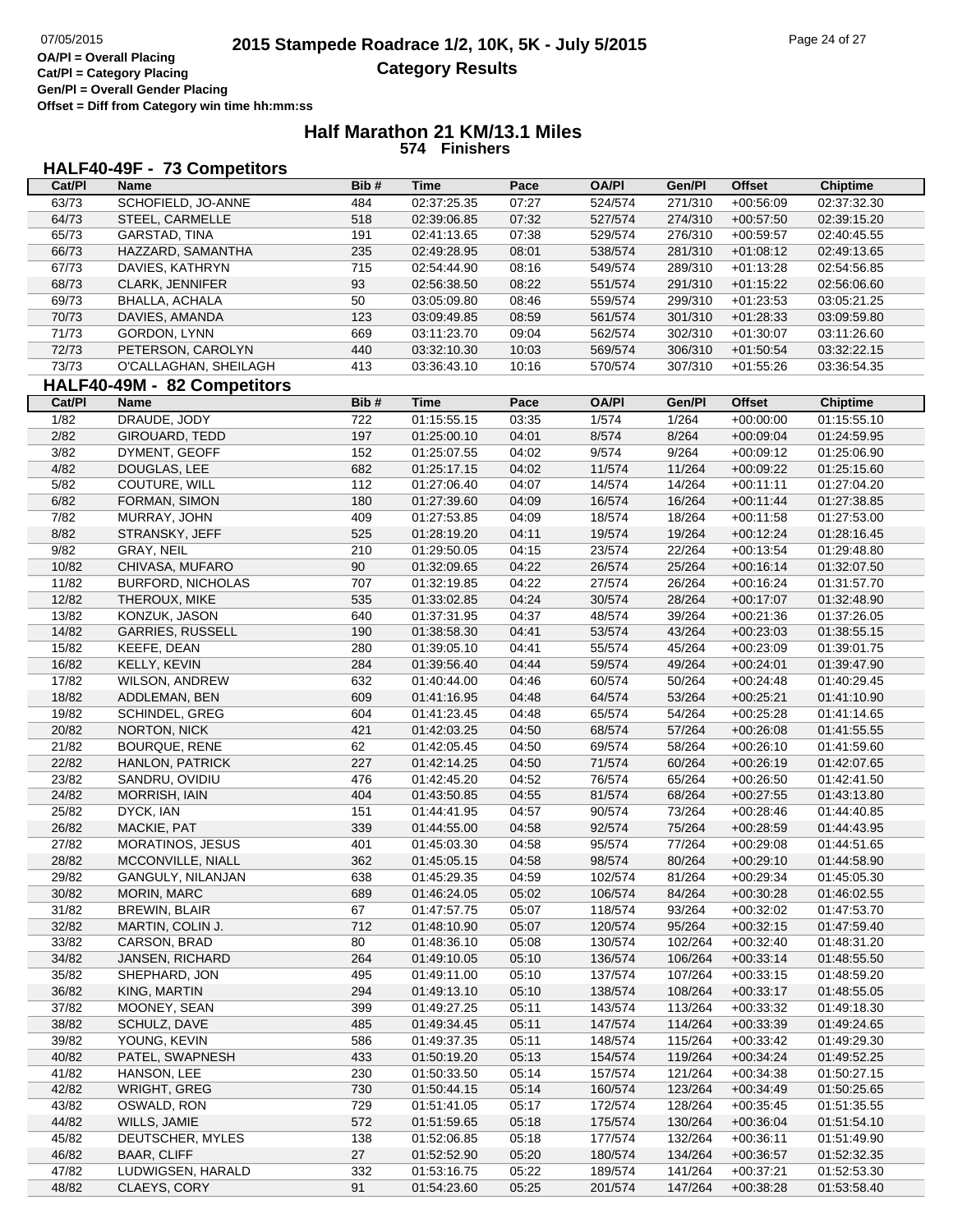## **Half Marathon 21 KM/13.1 Miles 574 Finishers**

## **HALF40-49M - 82 Competitors**

| Cat/Pl         | <b>Name</b>                                 | Bib#       | <b>Time</b>                | Pace           | <b>OA/PI</b>       | Gen/Pl             | <b>Offset</b>              | <b>Chiptime</b>            |
|----------------|---------------------------------------------|------------|----------------------------|----------------|--------------------|--------------------|----------------------------|----------------------------|
| 49/82          | <b>BUDGELL, TREVOR</b>                      | 72         | 01:54:40.05                | 05:26          | 206/574            | 150/264            | $+00:38:44$                | 01:54:31.85                |
| 50/82          | POPOFF, JONAH                               | 446        | 01:54:53.85                | 05:26          | 213/574            | 154/264            | $+00:38:58$                | 01:54:39.60                |
| 51/82          | MALTSEV, MICHAEL                            | 346        | 01:54:57.80                | 05:26          | 216/574            | 156/264            | $+00:39:02$                | 01:54:57.25                |
| 52/82          | FOURNIER, SEBASTIEN                         | 183        | 01:55:14.20                | 05:27          | 221/574            | 159/264            | $+00:39:19$                | 01:54:42.85                |
| 53/82          | LAMBERT, SEAN                               | 303        | 01:55:27.75                | 05:28          | 225/574            | 162/264            | $+00:39:32$                | 01:54:54.60                |
| 54/82          | MARTENS, JEFF                               | 352        | 01:56:03.30                | 05:30          | 228/574            | 164/264            | $+00:40:08$                | 01:55:48.20                |
| 55/82          | LUTZ, PATRICK                               | 335        | 01:56:56.70                | 05:32          | 238/574            | 168/264            | $+00:41:01$                | 01:56:29.30                |
| 56/82          | <b>VULIC, MARKO</b>                         | 558        | 01:57:45.15                | 05:34          | 245/574            | 171/264            | $+00:41:50$                | 01:57:26.90                |
| 57/82          | PUZIANOWSKI, ALLAN                          | 693        | 01:58:19.05                | 05:36          | 250/574            | 175/264            | $+00:42:23$                | 01:57:47.00                |
| 58/82          | LUYANDO, GERARDO                            | 336        | 01:59:15.25                | 05:39          | 267/574            | 180/264            | $+00:43:20$                | 01:58:59.15                |
| 59/82          | <b>BANKS, PETER</b>                         | 33         | 01:59:59.55                | 05:41          | 275/574            | 184/264            | $+00:44:04$                | 01:59:38.75                |
| 60/82          | SHAW, BEN                                   | 494        | 02:00:24.25                | 05:42          | 280/574            | 185/264            | $+00:44:29$                | 02:00:07.60                |
| 61/82          | YARDLEY, JASON                              | 585        | 02:01:10.80                | 05:44          | 290/574            | 191/264            | $+00:45:15$                | 02:01:04.35                |
| 62/82          | JUDD, DOUG                                  | 661        | 02:01:17.70                | 05:44          | 291/574            | 192/264            | $+00:45:22$                | 02:01:03.70                |
| 63/82          | ROOKE, FELIX                                | 208        | 02:01:47.80                | 05:46          | 298/574            | 195/264            | $+00:45:52$                | 02:01:26.35                |
| 64/82          | LEUNG, DONNIE                               | 319        | 02:02:01.55                | 05:47          | 303/574            | 197/264            | $+00:46:06$                | 02:01:31.85                |
| 65/82          | GIERUS, ALEX                                | 684        | 02:03:57.15                | 05:52          | 323/574            | 201/264            | $+00:48:02$                | 02:03:41.70                |
| 66/82          | ERICKSON, GRANT                             | 161        | 02:04:15.40                | 05:53          | 327/574            | 202/264            | $+00:48:20$                | 02:03:40.95                |
| 67/82          | WOODMAN, STEPHAN                            | 582        | 02:07:01.00                | 06:01          | 348/574            | 210/264            | $+00:51:05$                | 02:06:24.45                |
| 68/82          | MIERAU, CAM                                 | 383        | 02:08:02.70                | 06:04          | 360/574            | 212/264            | $+00:52:07$                | 02:07:43.85                |
| 69/82          | MCCREADIE, MICHAEL                          | 363        | 02:08:57.10                | 06:06          | 367/574            | 215/264            | $+00:53:01$                | 02:08:25.20                |
| 70/82          | VAN DER MERWE, CARLO                        | 653        | 02:11:22.25                | 06:13          | 383/574            | 221/264            | $+00:55:27$                | 02:11:31.75                |
| 71/82          | LAVOIE, PAUL                                | 686        | 02:12:05.20                | 06:15          | 388/574            | 222/264            | $+00:56:10$                | 02:11:51.05                |
| 72/82          | OLAFSON, DOUG                               | 691        | 02:12:05.25                | 06:15          | 389/574            | 223/264            | $+00:56:10$                | 02:11:50.85                |
| 73/82          | MOORE, TREVAR                               | 400        | 02:12:41.05                | 06:17          | 402/574            | 226/264            | $+00:56:45$                | 02:12:13.40                |
| 74/82          | STATHAM, KERRY                              | 517        | 02:13:08.95                | 06:18          | 406/574            | 227/264            | $+00:57:13$                | 02:12:40.70                |
| 75/82          | KAWAISHI, HIROSHI                           | 279        | 02:13:37.05                | 06:19          | 414/574            | 229/264            | $+00:57:41$                | 02:13:27.80                |
| 76/82          | KIM, BYONG                                  | 291        | 02:19:22.50                | 06:36          | 452/574            | 241/264            | $+01:03:27$                | 02:10:18.15                |
| 77/82          | ESLER, TODD                                 | 163        | 02:19:47.70                | 06:37          | 459/574            | 243/264            | $+01:03:52$                | 02:19:21.50                |
| 78/82          | BOBOLO, BRIAN                               | 55         | 02:25:33.25                | 06:53          | 489/574            | 247/264            | $+01:09:38$                | 02:25:03.55                |
| 79/82          | URSULESCU, STEPHEN                          | 548        | 02:28:00.20                | 07:00          | 502/574            | 249/264            | $+01:12:05$                | 02:27:20.45                |
| 80/82          | SCOTT, ROBERT                               | 488        | 02:36:43.50                | 07:25          | 520/574            | 252/264            | $+01:20:48$                | 02:36:53.30                |
| 81/82          | NIXON, RICH                                 | 418        | 02:42:30.65                | 07:42          | 533/574            | 256/264            | $+01:26:35$                | 02:42:20.20                |
| 82/82          | BETTERIDGE, ROBERT                          | 623        | 02:44:17.55                | 07:47          | 534/574            | 257/264            | $+01:28:22$                | 02:44:30.20                |
|                | HALF50-59F - 40 Competitors                 |            |                            |                |                    |                    |                            |                            |
| Cat/PI         | <b>Name</b>                                 | Bib#       | <b>Time</b>                | Pace           | <b>OA/PI</b>       | Gen/Pl             | <b>Offset</b>              | <b>Chiptime</b>            |
| 1/40           | <b>SCHNEE, CINDY</b>                        | 483        | 01:37:12.15                | 04:36          | 47/574             | 9/310              | $+00:00:00$                | 01:37:11.05                |
| 2/40           | <b>BROOKS, GAIL</b>                         | 655        | 01:44:29.45                | 04:57          |                    | 15/310             |                            |                            |
| 3/40           |                                             |            |                            |                | 86/574             |                    | $+00:07:17$                | 01:44:22.80                |
| 4/40           | WHYTE, SHERYL                               | 622        | 01:45:20.10                | 04:59          | 100/574            | 20/310             | $+00:08:07$                | 01:45:11.15                |
|                | DUECK, LYNNE                                | 149        | 01:49:28.35                | 05:11          | 144/574            | 31/310             | $+00:12:16$                | 01:49:21.55                |
| 5/40           | KUJAWA, LUCIA                               | 298        | 01:56:54.15                | 05:32          | 237/574            | 70/310             | $+00:19:42$                | 01:56:34.60                |
| 6/40           | NICHOLS, LEAH                               | 620        | 01:59:09.05                | 05:38          | 266/574            | 87/310             | $+00:21:56$                | 01:58:58.00                |
| 7/40           | MCIVER, FONDA                               | 642        | 02:02:15.55                | 05:47          | 307/574            | 110/310            | $+00:25:03$                | 02:02:09.20                |
| 8/40           | VERGOUWEN, PATRICIA                         | 556        | 02:02:48.40                | 05:49          | 314/574            | 114/310            | $+00:25:36$                | 02:02:14.25                |
| 9/40           | POWELL, MARIE                               | 448        | 02:03:39.75                | 05:51          | 321/574            | 121/310            | $+00:26:27$                | 02:03:21.75                |
| 10/40          | HANTZSCH, PATRICIA                          | 231        | 02:04:56.65                | 05:55          | 331/574            | 127/310            | $+00:27:44$                | 02:04:41.15                |
| 11/40          | WAITE, ERIN                                 | 560        | 02:05:05.15                | 05:55          | 336/574            | 131/310            | $+00:27:53$                | 02:04:43.65                |
| 12/40          | BOBOLO, JUNE                                | 56         | 02:09:17.40                | 06:07          | 372/574            | 154/310            | $+00:32:05$                | 02:08:47.10                |
| 13/40          | NELSON, JUDY                                | 412        | 02:09:44.55                | 06:08          | 377/574            | 157/310            | $+00:32:32$                | 02:09:32.25                |
| 14/40          | MACPHERSON, HEATHER                         | 342        | 02:10:27.80                | 06:10          | 378/574            | 158/310            | $+00:33:15$                | 02:10:09.80                |
| 15/40          | <b>BAKER, THERESA</b>                       | 31         | 02:10:29.50                | 06:11          | 379/574            | 159/310            | $+00:33:17$                | 02:10:42.05                |
| 16/40          | CARLISLE, LAURA                             | 79         | 02:10:29.65                | 06:11          | 380/574            | 160/310            | $+00:33:17$                | 02:10:41.75                |
| 17/40          | PIRIE, KAREN                                | 443        | 02:10:37.00                | 06:11          | 381/574            | 161/310            | $+00:33:24$                | 02:10:08.30                |
| 18/40          | KING, JENNIFER                              | 293        | 02:12:20.25                | 06:16          | 390/574            | 167/310            | $+00:35:08$                | 02:12:03.25                |
| 19/40          | STAFFORD, KAREN                             | 515        | 02:12:33.10                | 06:16          | 398/574            | 173/310            | $+00:35:20$                | 02:12:12.85                |
| 20/40          | LEECH, BONNIE                               | 314        | 02:12:36.40                | 06:17          | 399/574            | 174/310            | $+00:35:24$                | 02:12:49.70                |
| 21/40          | SZWARC, ANNE                                | 533        | 02:12:40.65                | 06:17          | 401/574            | 176/310            | $+00:35:28$                | 02:12:19.70                |
| 22/40          | WEIERS, VIOLA                               | 564        | 02:13:32.15                | 06:19          | 411/574            | 183/310            | $+00:36:20$                | 02:13:19.25                |
| 23/40          | BAPTIE, SUZANNE                             | 35         | 02:13:45.85                | 06:20          | 416/574            | 186/310            | $+00:36:33$                | 02:13:10.90                |
| 24/40<br>25/40 | SAWYER, PHYLLIS<br><b>WOLSTENHOLE, ROSE</b> | 708<br>713 | 02:15:16.40<br>02:15:38.55 | 06:24<br>06:25 | 425/574<br>428/574 | 191/310<br>194/310 | $+00:38:04$<br>$+00:38:26$ | 02:14:56.70<br>02:15:19.95 |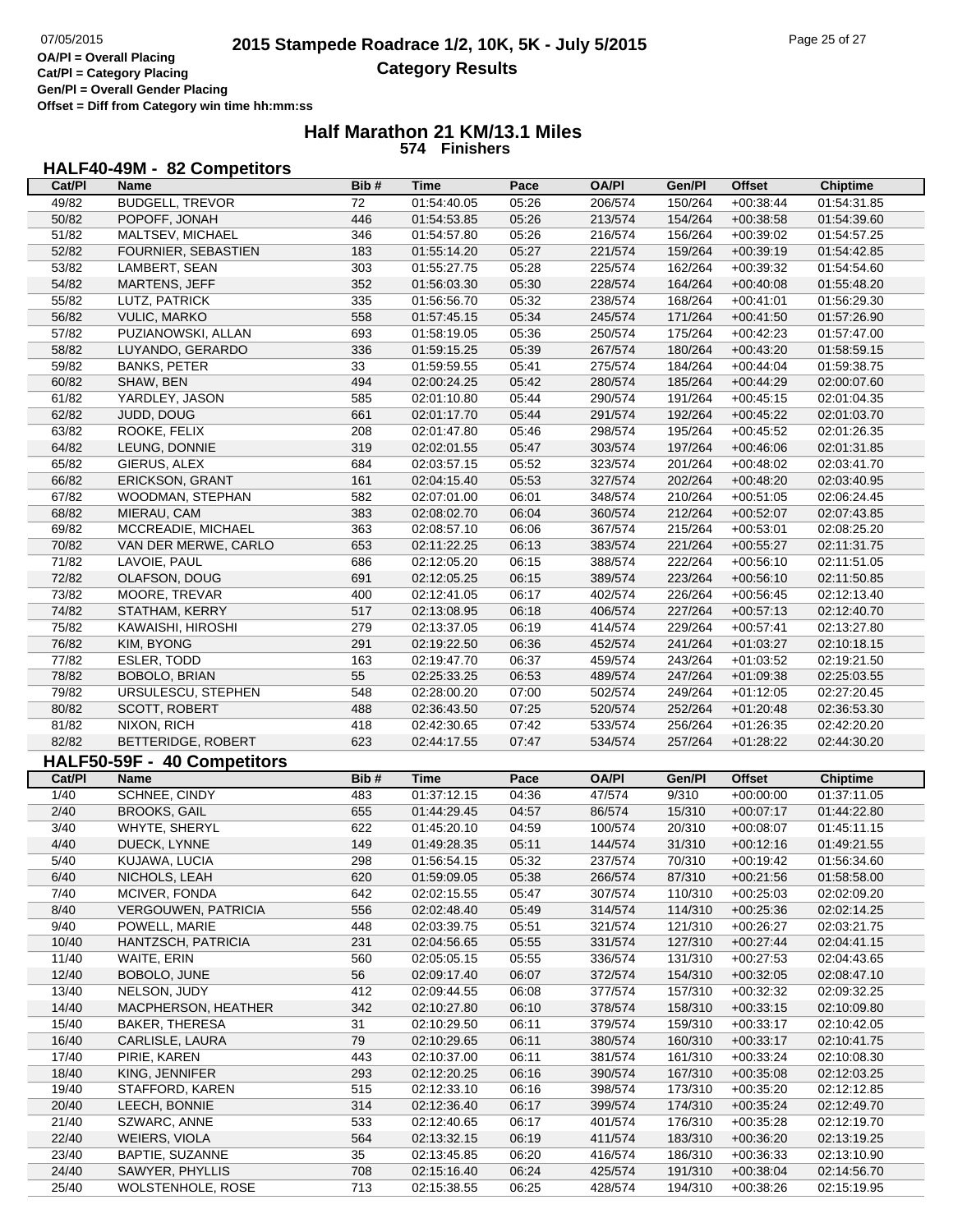#### **Half Marathon 21 KM/13.1 Miles 574 Finishers**

# **HALF50-59F - 40 Competitors**

| Cat/PI         | Name                                    | Bib#       | Time                       | Pace           | <b>OA/PI</b>       | Gen/PI             | <b>Offset</b>              | <b>Chiptime</b>            |
|----------------|-----------------------------------------|------------|----------------------------|----------------|--------------------|--------------------|----------------------------|----------------------------|
| 26/40          | <b>WONG, TINA</b>                       | 580        | 02:19:24.85                | 06:36          | 453/574            | 212/310            | $+00:42:12$                | 02:18:56.80                |
| 27/40          | RUHLAND, PAMELA                         | 472        | 02:19:38.60                | 06:37          | 457/574            | 215/310            | $+00:42:26$                | 02:19:15.45                |
| 28/40          | COUCH, JANETTE                          | 109        | 02:19:38.65                | 06:37          | 458/574            | 216/310            | $+00:42:26$                | 02:19:15.40                |
| 29/40          | MCKINNON, MALCOLM                       | 370        | 02:22:49.70                | 06:46          | 472/574            | 226/310            | $+00:45:37$                | 02:22:17.45                |
| 30/40          | STRETCH, BETTI                          | 526        | 02:22:54.10                | 06:46          | 473/574            | 227/310            | $+00:45:41$                | 02:22:31.25                |
| 31/40          | LEE, TERRY                              | 617        | 02:27:49.45                | 07:00          | 501/574            | 253/310            | $+00:50:37$                | 02:27:26.40                |
| 32/40          | BEERS, LORIE                            | 39         | 02:28:12.15                | 07:01          | 503/574            | 254/310            | $+00:51:00$                | 02:28:00.30                |
| 33/40          | UMPHERVILLE, SANDY                      | 544        | 02:28:13.10                | 07:01          | 504/574            | 255/310            | $+00:51:00$                | 02:27:38.25                |
| 34/40          | MCDONALD, KIMBERLEY                     | 366        | 02:28:36.25                | 07:02          | 507/574            | 258/310            | $+00:51:24$                | 02:28:06.25                |
| 35/40          | SCOTT, SHARLENE                         | 489        | 02:31:32.85                | 07:10          | 513/574            | 263/310            | $+00:54:20$                | 02:31:15.10                |
| 36/40          | CABRERA, JOANNE                         | 76         | 02:49:53.35                | 08:03          | 542/574            | 285/310            | $+01:12:41$                | 02:50:04.25                |
| 37/40          | HEWITT, KAREN                           | 243        | 02:51:53.10                | 08:08          | 543/574            | 286/310            | $+01:14:40$                | 02:51:18.55                |
| 38/40          | CLEARY, MAUREEN                         | 96         | 03:03:25.70                | 08:41          | 557/574            | 297/310            | $+01:26:13$                | 03:03:05.80                |
| 39/40          | SAVARD, ANNE-MARIE                      | 477        | 03:12:08.90                | 09:06          | 563/574            | 303/310            | $+01:34:56$                | 03:12:19.10                |
| 40/40          | FRANCIS, KATHLEEN                       | 184        | 03:32:09.75                | 10:03          | 568/574            | 305/310            | $+01:54:57$                | 03:32:20.85                |
|                | HALF50-59M - 60 Competitors             |            |                            |                |                    |                    |                            |                            |
| Cat/PI         | Name                                    | Bib#       | <b>Time</b>                | Pace           | <b>OA/PI</b>       | Gen/Pl             | <b>Offset</b>              | Chiptime                   |
| 1/60           | <b>BROGAN, PADDY</b>                    | 676        |                            | 04:02          | 10/574             | 10/264             | $+00:00:00$                |                            |
|                |                                         |            | 01:25:16.00                |                |                    |                    |                            | 01:25:13.40                |
| 2/60           | HAGEN, NEIL                             | 219        | 01:38:57.20                | 04:41          | 52/574             | 42/264             | $+00:13:41$                | 01:38:45.50                |
| 3/60           | NEALE, CURTIS                           | 645        | 01:39:24.25                | 04:42          | 57/574             | 47/264             | $+00:14:08$                | 01:39:13.55                |
| 4/60           | DOUCETTE, GREG                          | 143        | 01:42:12.95                | 04:50          | 70/574             | 59/264             | $+00:16:56$                | 01:42:11.90                |
| 5/60           | MCINNIS, GERARD                         | 367        | 01:43:46.25                | 04:55          | 79/574             | 66/264             | $+00:18:30$                | 01:43:38.30                |
| 6/60           | BROWN, ROB                              | 624        | 01:44:25.60                | 04:56          | 84/574             | 70/264             | $+00:19:09$                | 01:44:20.75                |
| 7/60           | MCKAY, RAYMOND                          | 368        | 01:44:50.35                | 04:58          | 91/574             | 74/264             | $+00:19:34$                | 01:44:43.25                |
| 8/60           | <b>BOECKX, DEREK</b>                    | 57         | 01:45:04.75                | 04:58          | 97/574             | 79/264             | $+00:19:48$                | 01:44:59.40                |
| 9/60           | <b>GREGGS, JONATHON</b>                 | 660        | 01:46:43.90                | 05:03          | 108/574            | 86/264             | $+00:21:27$                | 01:46:06.75                |
| 10/60          | <b>IRELAND, MARK</b>                    | 262        | 01:47:08.15                | 05:04          | 114/574            | 90/264             | $+00:21:52$                | 01:46:52.85                |
| 11/60          | BANTLE, GARY                            | 34         | 01:47:15.20                | 05:04          | 115/574            | 91/264             | $+00:21:59$                | 01:47:06.75                |
| 12/60          | VENNE, DARCY                            | 631        | 01:48:01.05                | 05:07          | 119/574            | 94/264             | $+00:22:45$                | 01:47:50.80                |
| 13/60          | <b>BLACK, KENT</b>                      | 53         | 01:48:16.45                | 05:07          | 122/574            | 97/264             | $+00:23:00$                | 01:48:12.60                |
| 14/60          | MISFELDT, DAVID                         | 393        | 01:48:27.75                | 05:08          | 124/574            | 98/264             | $+00:23:11$                | 01:48:20.10                |
| 15/60          | OWEL, THEO                              | 431        | 01:48:30.85                | 05:08          | 125/574            | 99/264             | $+00:23:14$                | 01:48:25.80                |
| 16/60          | ROSSOUW, JAN                            | 469        | 01:48:33.10                | 05:08          | 129/574            | 101/264            | $+00:23:17$                | 01:48:15.25                |
| 17/60<br>18/60 | HILL, IAN                               | 246        | 01:48:37.95                | 05:08          | 131/574            | 103/264            | $+00:23:21$                | 01:48:33.35                |
|                | <b>RENNER, KURT</b>                     | 458<br>727 | 01:48:59.50                | 05:09          | 135/574            | 105/264<br>112/264 | $+00:23:43$                | 01:48:35.85                |
| 19/60<br>20/60 | <b>WILLIAMSON, JAMES</b>                |            | 01:49:25.05                | 05:11          | 142/574            |                    | $+00:24:09$                | 01:49:13.80                |
| 21/60          | SOMERS, LIAM<br>AICHELE, BRAD           | 649<br>13  | 01:50:03.40                | 05:12          | 152/574            | 118/264            | $+00:24:47$                | 01:49:47.60                |
| 22/60          |                                         | 81         | 01:50:24.85                | 05:13          | 155/574            | 120/264            | $+00:25:08$                | 01:50:08.15                |
|                | CARSON, MIKE                            |            | 01:50:59.25                | 05:15<br>05:16 | 165/574            | 125/264            | $+00:25:43$                | 01:50:54.45                |
| 23/60<br>24/60 | OOSTERBAAN, EDWARD<br>MOYNIHAN, PAUL    | 428<br>406 | 01:51:17.65<br>01:51:42.10 | 05:17          | 169/574<br>173/574 | 127/264<br>129/264 | $+00:26:01$<br>$+00.26.26$ | 01:51:08.35<br>01:51:32.45 |
| 25/60          | LIDDELL, DON                            | 322        | 01:52:04.10                | 05:18          | 176/574            | 131/264            | $+00:26:48$                | 01:51:42.05                |
| 26/60          | JOHNSTON, PAUL                          | 269        |                            | 05:20          | 179/574            | 133/264            | $+00:27:22$                |                            |
|                |                                         |            | 01:52:38.30                |                |                    |                    | $+00:27:41$                | 01:52:22.40                |
| 27/60<br>28/60 | <b>BRUNSKILL, BILL</b><br>HRYNUIK, DALE | 69         | 01:52:57.80                | 05:21<br>05:21 | 181/574            | 135/264<br>136/264 |                            | 01:52:31.35                |
| 29/60          | MERKOWSKY, MARK                         | 255<br>380 | 01:53:04.60<br>01:53:06.75 | 05:21          | 183/574<br>185/574 | 137/264            | $+00:27:48$<br>$+00:27:50$ | 01:52:50.90<br>01:52:44.00 |
| 30/60          | DESROCHES, MIKE                         | 135        | 01:55:10.20                | 05:27          | 219/574            | 158/264            | $+00:29:54$                | 01:55:03.10                |
| 31/60          | SMITH, STEVE                            | 506        | 01:55:39.75                | 05:28          | 226/574            | 163/264            | $+00:30:23$                | 01:55:07.10                |
| 32/60          | CLARK, LARRY                            | 607        | 01:56:20.95                | 05:30          | 230/574            | 165/264            |                            | 01:56:03.60                |
| 33/60          | HANNAH, KEITH                           | 228        | 01:56:48.55                | 05:32          | 234/574            | 166/264            | $+00:31:04$                |                            |
| 34/60          | COLOHAN, HUGH                           | 102        | 01:56:51.40                | 05:32          | 236/574            | 167/264            | $+00:31:32$<br>$+00:31:35$ | 01:56:43.15<br>01:56:19.20 |
| 35/60          | MIGLIARESE, ANGELO                      | 679        | 01:56:59.25                | 05:32          | 240/574            | 170/264            | $+00:31:43$                | 01:57:06.00                |
| 36/60          | <b>GRAJAUSKAS, ALGIS</b>                | 207        | 01:57:54.20                | 05:35          | 248/574            | 173/264            | $+00:32:38$                | 01:57:40.65                |
| 37/60          | KATHOL, BRIAN                           | 277        | 01:57:55.25                | 05:35          | 249/574            | 174/264            | $+00:32:39$                | 01:57:25.10                |
| 38/60          | SULLIVAN, MARTY                         | 529        |                            | 05:36          | 254/574            | 176/264            |                            |                            |
| 39/60          | LUMLEY, BILL                            | 333        | 01:58:28.30<br>01:58:37.70 | 05:37          | 259/574            | 178/264            | $+00:33:12$<br>$+00:33:21$ | 01:58:07.60<br>01:58:04.70 |
| 40/60          | JENSEN, BOB                             | 639        | 01:58:48.50                | 05:37          | 261/574            | 179/264            | $+00:33:32$                | 01:58:35.85                |
| 41/60          | <b>BENSON, TRENT</b>                    | 45         | 01:59:15.90                | 05:39          | 268/574            | 181/264            | $+00:33:59$                | 01:58:48.60                |
| 42/60          | KUJAWA, THOMAS                          | 299        | 01:59:32.05                | 05:39          | 271/574            | 183/264            | $+00:34:16$                | 01:59:12.95                |
| 43/60          | O'BRIEN, DAVID                          | 422        | 02:00:38.65                | 05:43          | 283/574            | 187/264            | $+00:35:22$                | 02:00:09.30                |
| 44/60          | MCARTHUR, SCOTT                         | 358        | 02:00:43.45                | 05:43          | 286/574            | 188/264            | $+00:35:27$                | 02:00:38.05                |
|                |                                         |            |                            |                |                    |                    |                            |                            |